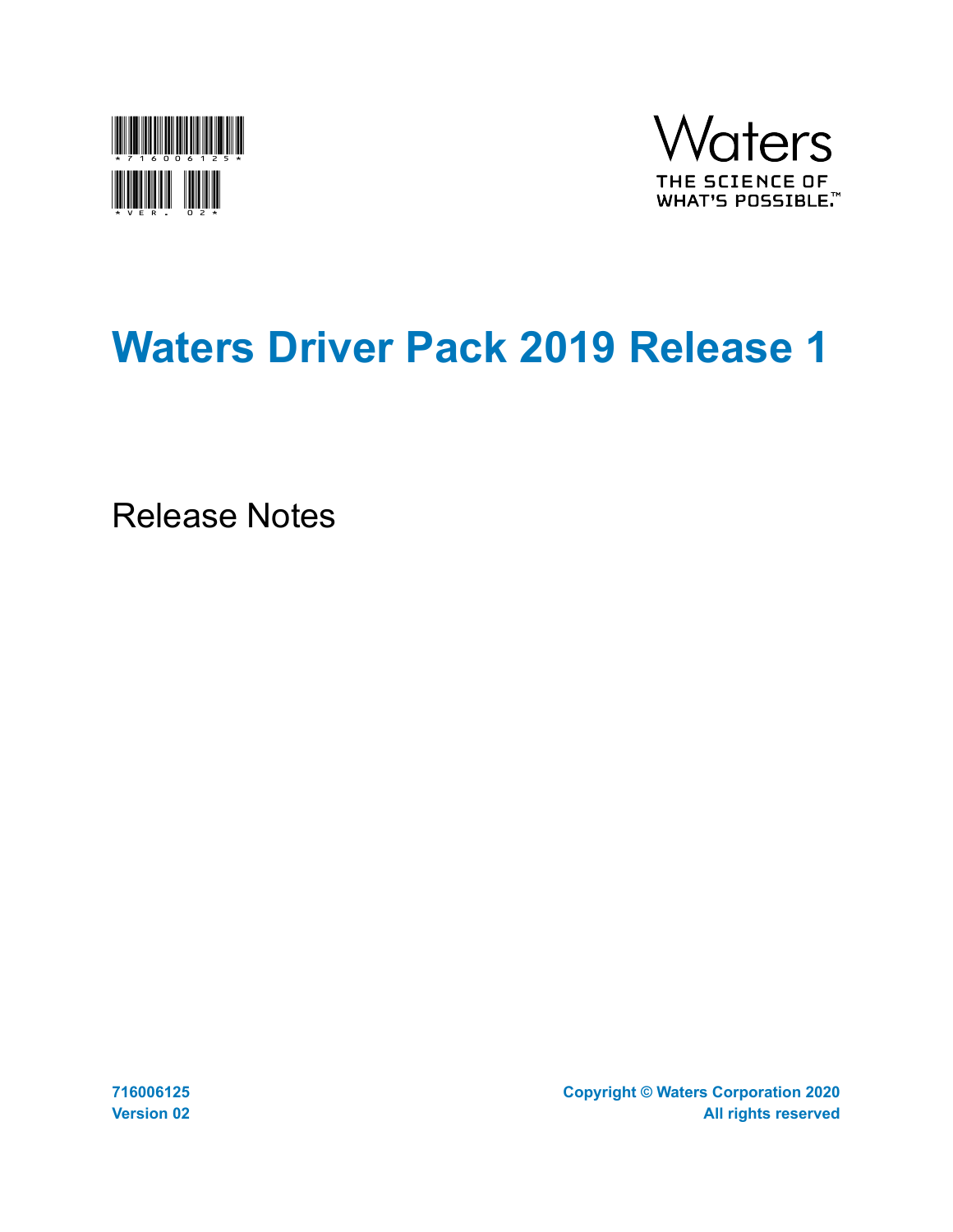# <span id="page-1-0"></span>**General information**

# **Copyright notice**

© 2020 WATERS CORPORATION. PRINTED IN THE UNITED STATES OF AMERICA AND IN IRELAND. ALL RIGHTS RESERVED. THIS DOCUMENT OR PARTS THEREOF MAY NOT BE REPRODUCED IN ANY FORM WITHOUT THE WRITTEN PERMISSION OF THE PUBLISHER.

The information in this document is subject to change without notice and should not be construed as a commitment by Waters Corporation. Waters Corporation assumes no responsibility for any errors that may appear in this document. This document is believed to be complete and accurate at the time of publication. In no event shall Waters Corporation be liable for incidental or consequential damages in connection with, or arising from, its use. For the most recent revision of this document, consult the Waters website [\(www.waters.com](HTTP://WWW.WATERS.COM/)).

# **Trademarks**

ACQUITYTM is a trademark of Waters Corporation.

ACQUITY UPC2TM is a trademark of Waters Corporation.

ACQUITY UPLC<sup>™</sup> is a trademark of Waters Corporation.

Agilent<sup>®</sup> is a registered trademark of Agilent Technologies Inc.

Analyst<sup>®</sup> is a registered trademark of Applied Biosystems/MDS Analytical Technologies.

APCTM is a trademark of Waters Corporation.

Connections INSIGHTTM is a trademark of Waters Corporation.

eCord™ is a trademark of Waters Corporation.

EmpowerTM is a trademark of Waters Corporation.

LAC/E<sup>™</sup> is a trademark of Waters Corporation.

MassLynx<sup>™</sup> is a trademark of Waters Corporation.

nanoACQUITY<sup>TM</sup> is a trademark of Waters Corporation.

SAT/IN™ is a trademark of Waters Corporation.

THE SCIENCE OF WHAT'S POSSIBLE<sup>TM</sup> is a trademark of Waters Corporation.

Waters<sup>™</sup> is a trademark of Waters Corporation.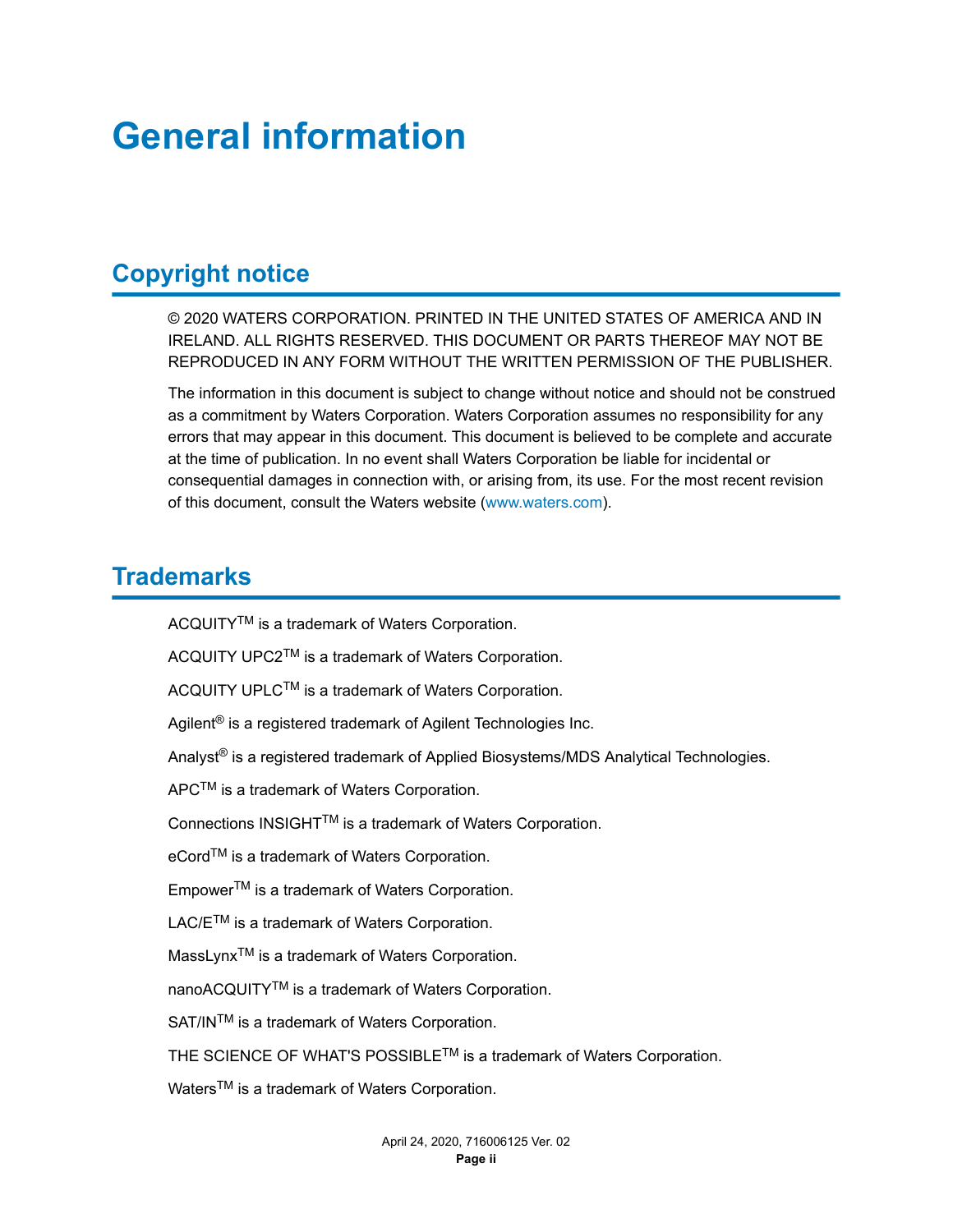Windows<sup>®</sup> is a registered trademark of Microsoft Corporation in the US and/or other countries. All other trademarks are property of their respective owners.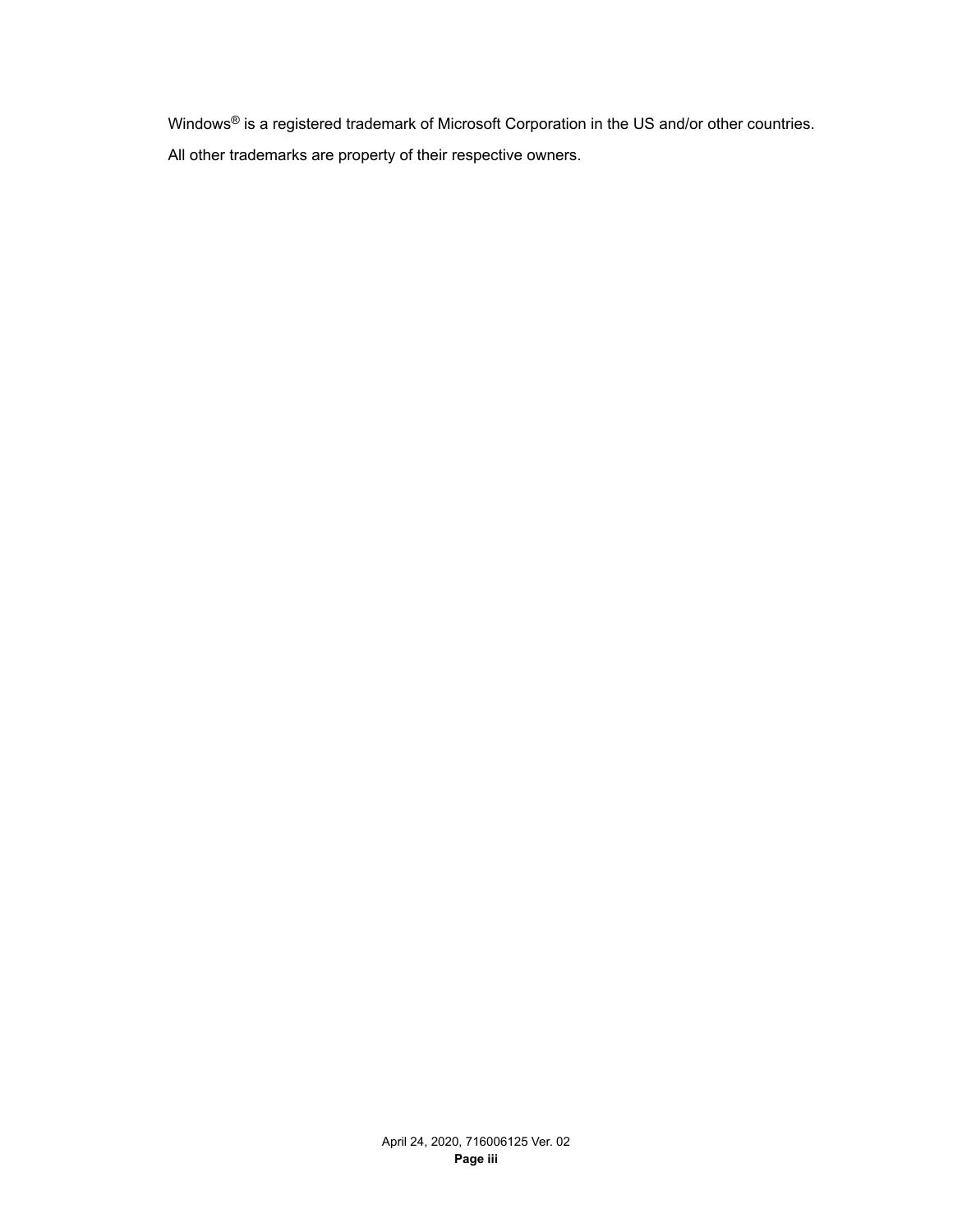# **Table of contents**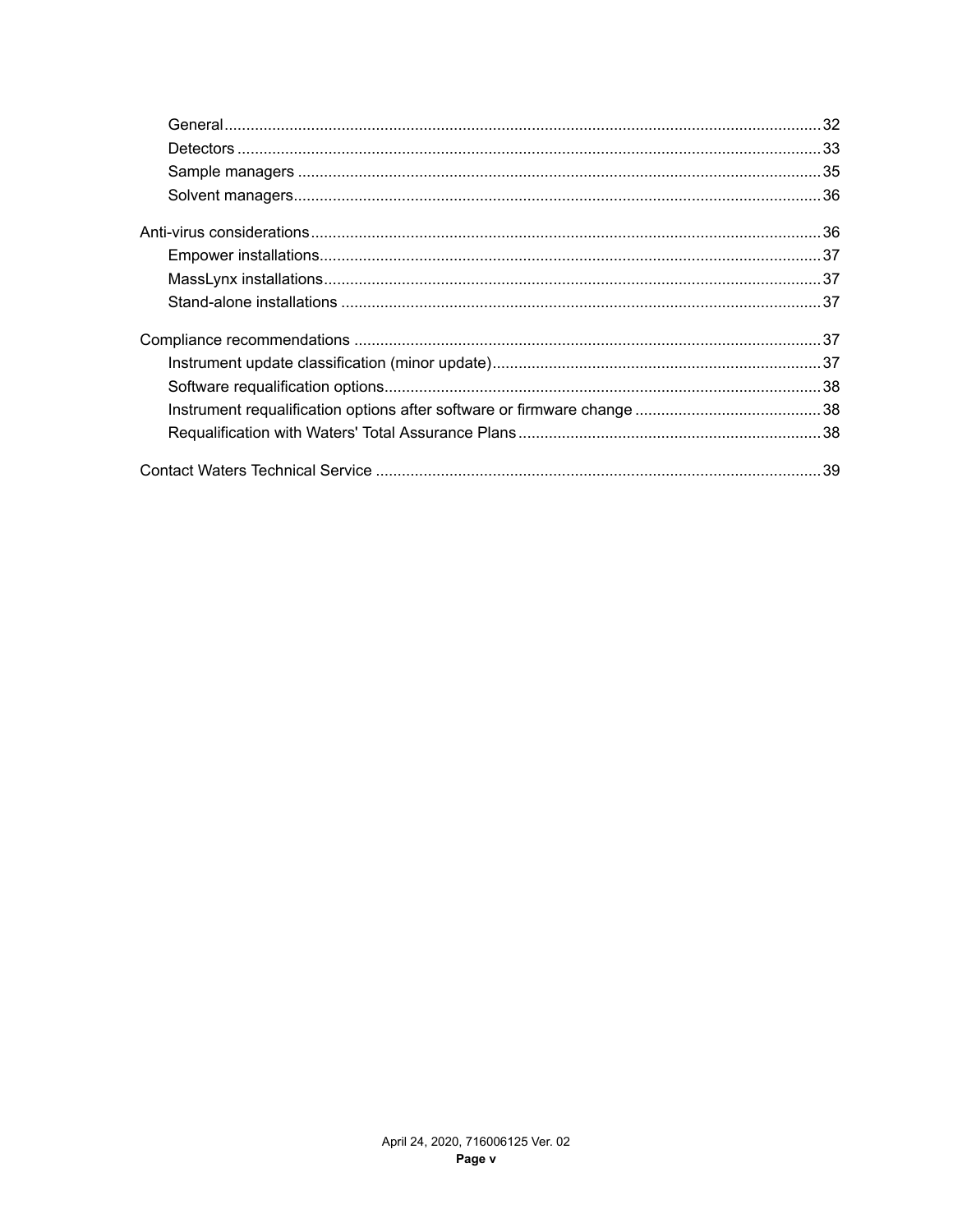# <span id="page-5-0"></span>**Waters Driver Pack 2019 Release 1**

Driver Pack 2019 Release 1 (DP 2019 R1) supports instrument drivers for deployment of instrument control software (ICS) and firmware required to control Waters instruments. The instrument drivers and firmware in DP 2019 R1 support these products:

- Alliance HPLC system
- ACQUITY UPLC System
- ACQUITY UPLC H-Class Series System
- ACQUITY UPLC H-Class Bio Series System
- ACQUITY UPLC I-Class Series System
- ACQUITY Arc Systems for HPLC and UHPLC
- ACQUITY Advanced Polymer Chromatography (APC) System
- ACQUITY UPC<sup>2</sup> System

This release supports the new ACQUITY UPLC H-Class PLUS (Binary) system.

This release supports Empower 3, MassLynx with compatible SCNs, stand-alone console, and third-party chromatography data software. For details, see [Supported chromatography data](#page-9-0) [software.](#page-9-0)

DP 2019 R1 supports the following operating systems:

- Windows 7, 64-bit
- Windows 10, 64-bit, Enterprise and Professional editions
- Windows Server 2008 R2 Standard edition
- Windows Server 2012 R2 Standard edition
- Windows Server 2016 Standard

**Requirement:** In an Empower enterprise environment, SQ, TQ, and SQD2 detectors must be installed on an acquisition client and cannot be run on a LAC/E module.

#### **Restrictions:**

- The following operating and data systems are not supported in this release: Windows XP, Windows 8.1, Windows Server 2003, and Empower version 2154 and earlier versions.
- The 2420 ELS detector will not operate after DP 2019 R1 is installed. The solution is to use a dedicated Empower workstation using version 1.40 of the ICS.

#### **See also:**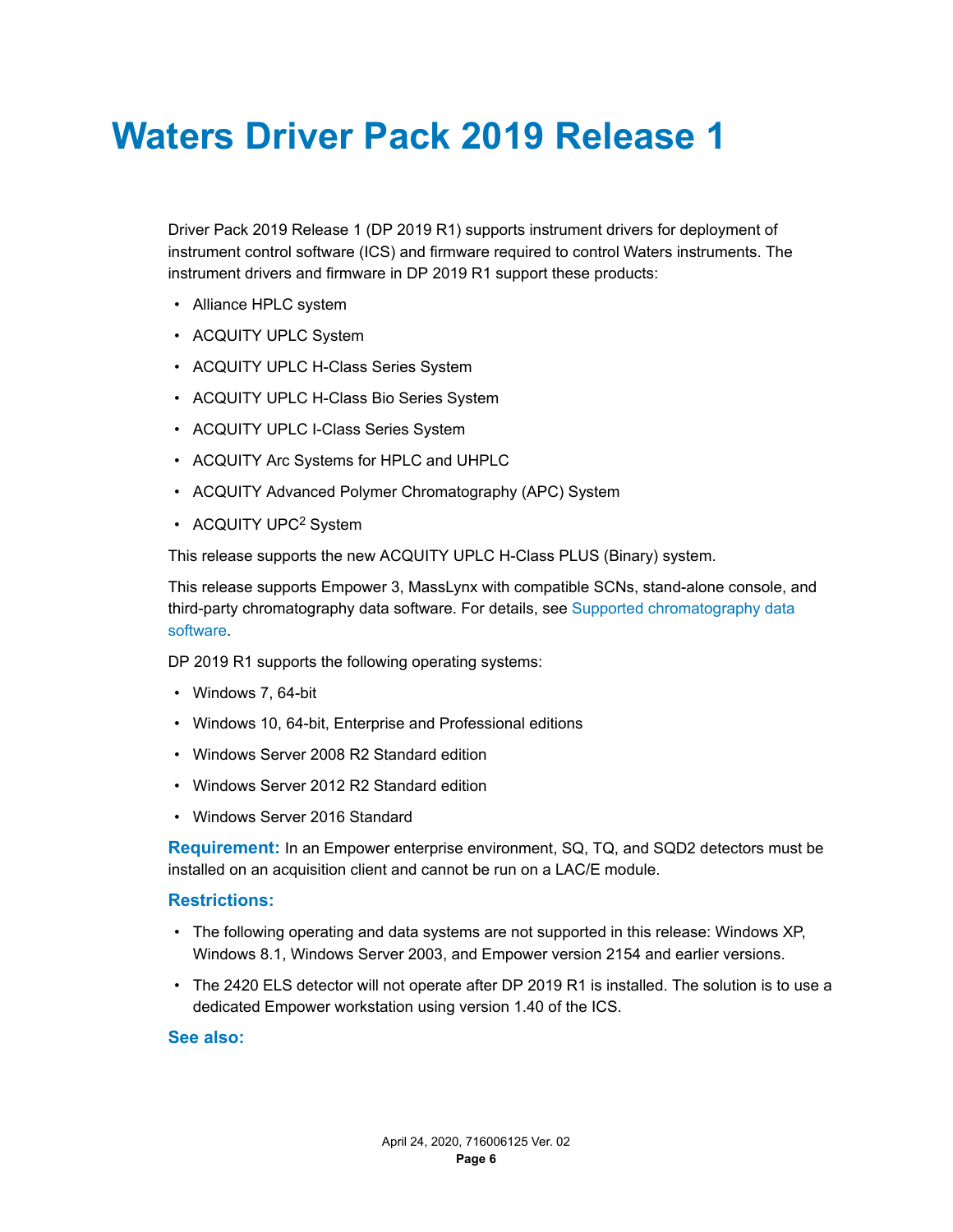- <span id="page-6-0"></span>• For detailed installation instructions, see the *Waters Driver Pack 2019 Release 1 Installation and Configuration Guide*.
- For system configuration information, see the appropriate chromatography data software's installation guide, for example, the *Empower 3 Installation, Configuration, and Upgrade Guide*. For MassLynx, see the MassLynx 4.2 online Help and the appropriate SCN release notes.

# **What's new in this release**

For a list of specific issues that were fixed in Driver Pack 2019 Release 1, see [Fixed issues in this](#page-25-0) [release \(SCR and INS\)](#page-25-0).

## **Backwards compatibility**

Waters recommends that you run instruments at the most current firmware version and that the instrument firmware matches the driver pack.

To upgrade, install the new driver pack, and then update the firmware to the latest version.

Although not recommended, users can install the new driver pack without updating the instrument firmware, providing that the firmware version already installed is included in a driver pack released within 24 months of the newly installed driver pack. Exceptions are documented in the *Waters Driver Pack 2019 Release 1 Installation and Configuration Guide*.

**Example:** You can use DP 2019 R1 with an ACQUITY UPLC BSM with firmware version 1.65. Any features dependent on the new firmware are not supported. Waters recommends upgrading the BSM firmware to version 1.72 to enable the expected features.

### **System Startup**

This release improves the System Startup procedure by replacing the tab-based interface with a wizard-based interface for the following modules:

- BSM
- CM
- SM-FL
- SM-FTN
- ISM
- QSM
- FTN-R
- QSM-R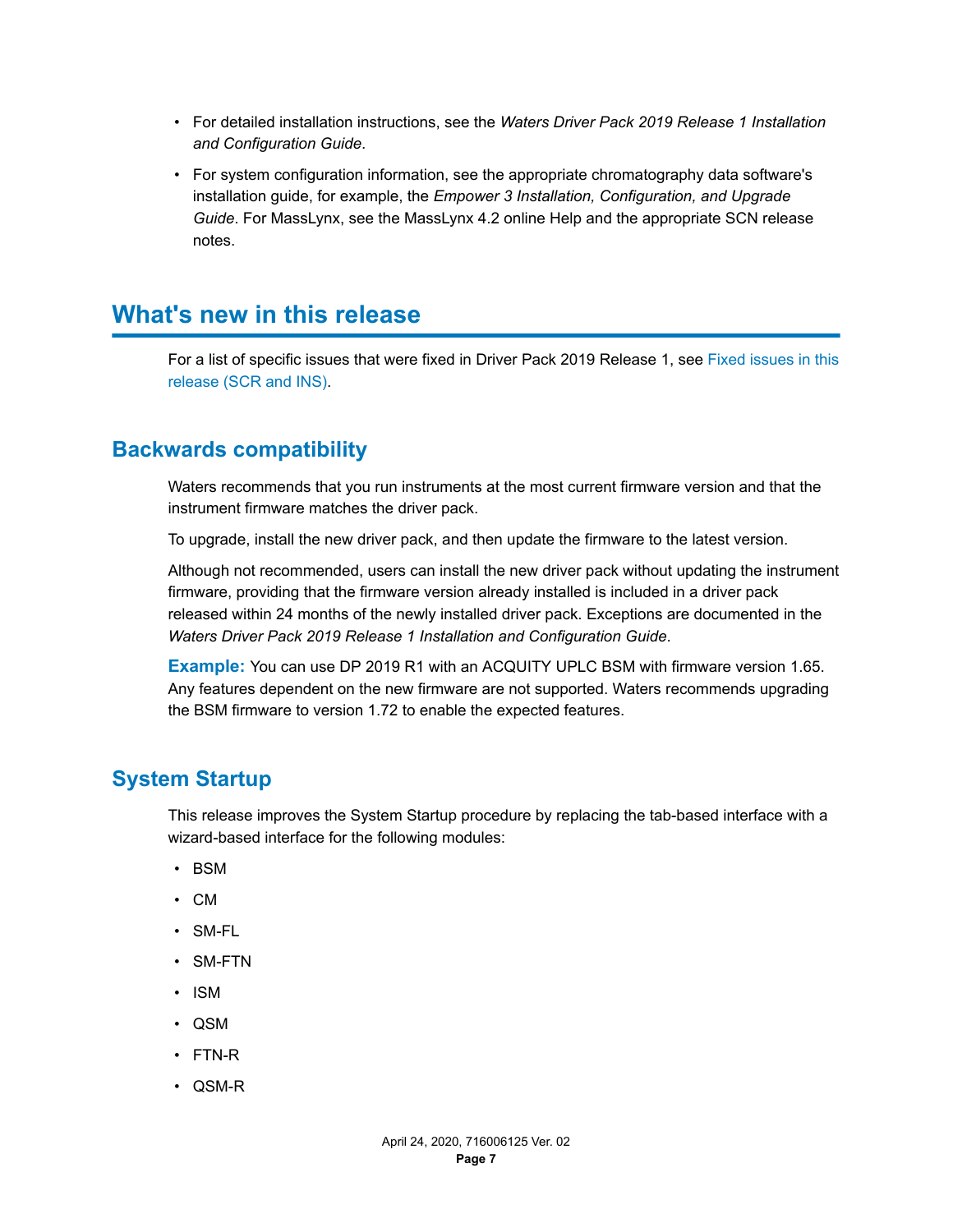- <span id="page-7-0"></span>• 2414
- 2424

The System Startup wizard simplifies the steps necessary to prepare the system for use by allowing you to choose whether you want to refresh the existing solvent or change to a different solvent. Using the wizard, you can modify the priming parameters of the solvent manager, and sample manager, and you can set the initial conditions for the flow, composition, temperature, and column position. A new Equilibration page enables you to set the amount of time to wait after final conditions are applied. A new Summary page displays the priming and equilibration steps, along with an estimate for how long startup takes to complete.

## **ISM degasser improvements**

- A longer pump-down time addresses condensation issues that could trigger a failure. The pump-down time is now a maximum of 30 minutes. When no issue is encountered, it is less.
- Introduced a new diagnostic to inspect the health of the degasser and allow the user to clear any excessive condensate from the degasser vent line. Symbols in the control panel and

console indicate when a health check is recommended ( $\bigwedge$ ) or running ( $\bigcirc$ ).

- Improved diagnostics and error checking at initialization.
- Added new detailed degasser alarms.
- Priming is now possible when the degasser is in an error state.
- Increased the maximum allowed degasser pressure to 1.798 psia (from 1.547 psia).
- Improved error message and troubleshooting guidance in the online Help.
- ISM firmware version 1.72 is required for these enhancements.

# **FTN-R updates**

This release improves the following diagnostic user interfaces:

- Replacing components
- Testing the syringe for leaks
- Parking the needle and inject valve
- Testing the needle seal readiness
- Calibrating the needle *z* axis
- Characterizing the needle seal
- Disabling the motors from the console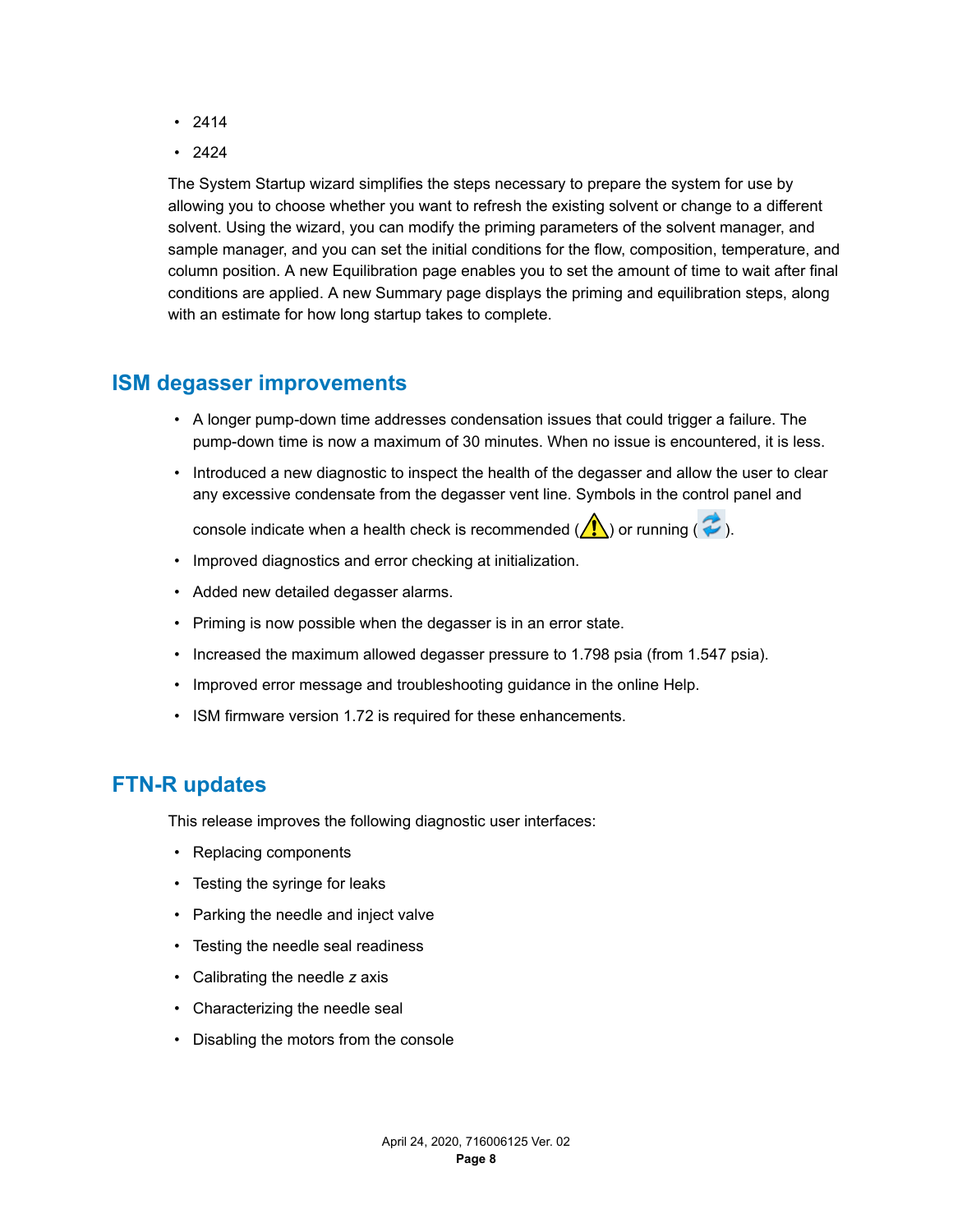# <span id="page-8-0"></span>**QSM-R updates**

The console includes a wizard that guides you through the following maintenance procedures:

- Removing the pump heads
- Washing the plungers
- Testing the solvent manager for leaks

# **QSM-R degasser improvements**

- A longer pump-down time addresses condensation issues that could trigger a failure. The pump-down time is now a maximum of 30 minutes. When no issue is encountered, it is less.
- Introduced a new diagnostic to inspect the health of the degasser and allow the user to clear any excessive condensate from the degasser vent line. Symbols in the control panel and

console indicate when a health check is recommended ( $\binom{n}{k}$ ) or running ( $\neq$ ).

- Improved diagnostics and error checking at initialization.
- Added new detailed degasser alarms.
- Priming is now possible when the degasser is in an error state.
- Improved diagnostic user interfaces for leak test and pump maintenance.
- QSM-R firmware version 1.72 is required for these new enhancements.

# **QSM-R alarm updates**

This release reports alarms when the degasser experiences any of the following conditions:

- Motor and fan fuse fail.
- Transducer fuse fails.
- Transducer is out of range.
- No vacuum.
- Pressure is not met.
- Pressure exceeds the limit.

This release also provides an informational alarm that reports the leak rate.

### **QDa updates**

This driver pack includes several enhancements and fixed issues. The numbers identify issues that Waters personnel monitor in the legacy system change request tracking tool (marked with TGR) and in the new issue tracking tool (marked with INS-).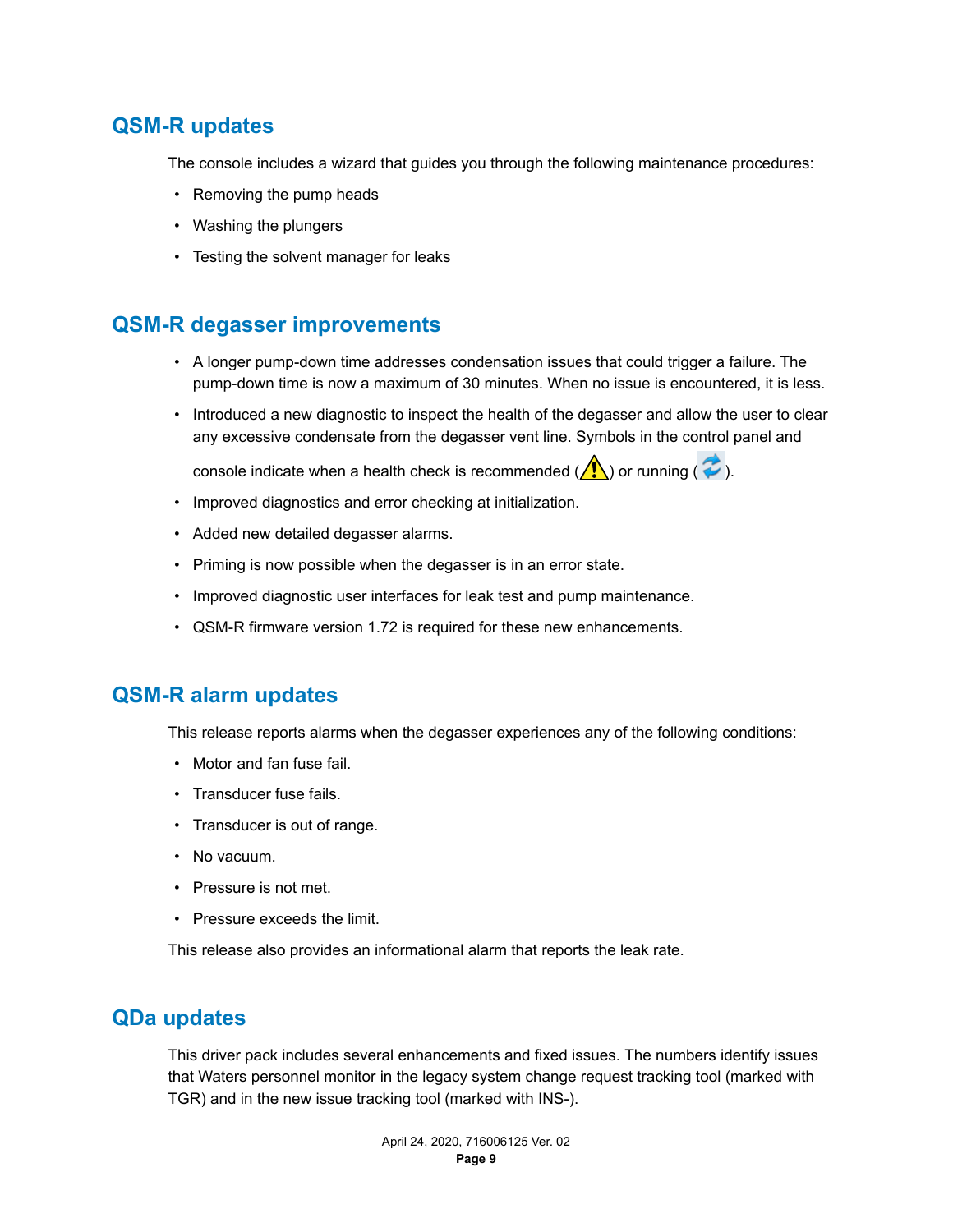<span id="page-9-0"></span>Enhancements:

- The calibration check masses now provide a more equal mass scale distribution (INS-2946).
- The calibration check routine now fails when two consecutive peaks are missed (INS-2947). Fixed issues:
- The calibration setup report now records all constants of a calibration polynomial (TGR 5).
- The System Standby health check is now reported correctly in all cases (TGR 544).
- A Calibration check no longer extends the expiration date of an instrument calibration (TGR 112).

# **LAC/E32 support**

Empower installations now support a maximum of three 3D data-generating Ethernet detectors per LAC/E<sup>32</sup> module, with the following restrictions:

- No more than one is an ACQUITY QDa Mass Detector
- No more than two are PDA detectors

The ACQUITY QDa Mass Detector is the only mass detector you can connect to a LAC/ $E^{32}$ module.

### **WAN improvements**

DP 2019 R1 delivers performance improvements for the following detectors when operating in a WAN environment:

- 2998 Photodiode Array (PDA)
- 2489 UV/Visible
- 2475 Fluorescence (FLR)
- 2414 Refractive Index (RI)
- 2424 Evaporative Light Scattering (ELS)

# **Supported chromatography data software**

DP 2019 R1 supports and has been tested with the following software:

- Empower 3 Feature Release 5.
- Empower 3 Feature Release 4 with Service Release 3.
- MassLynx software with compatible SCNs (see [MassLynx supported MSs with M-Class](#page-10-0)).
- Stand-alone console.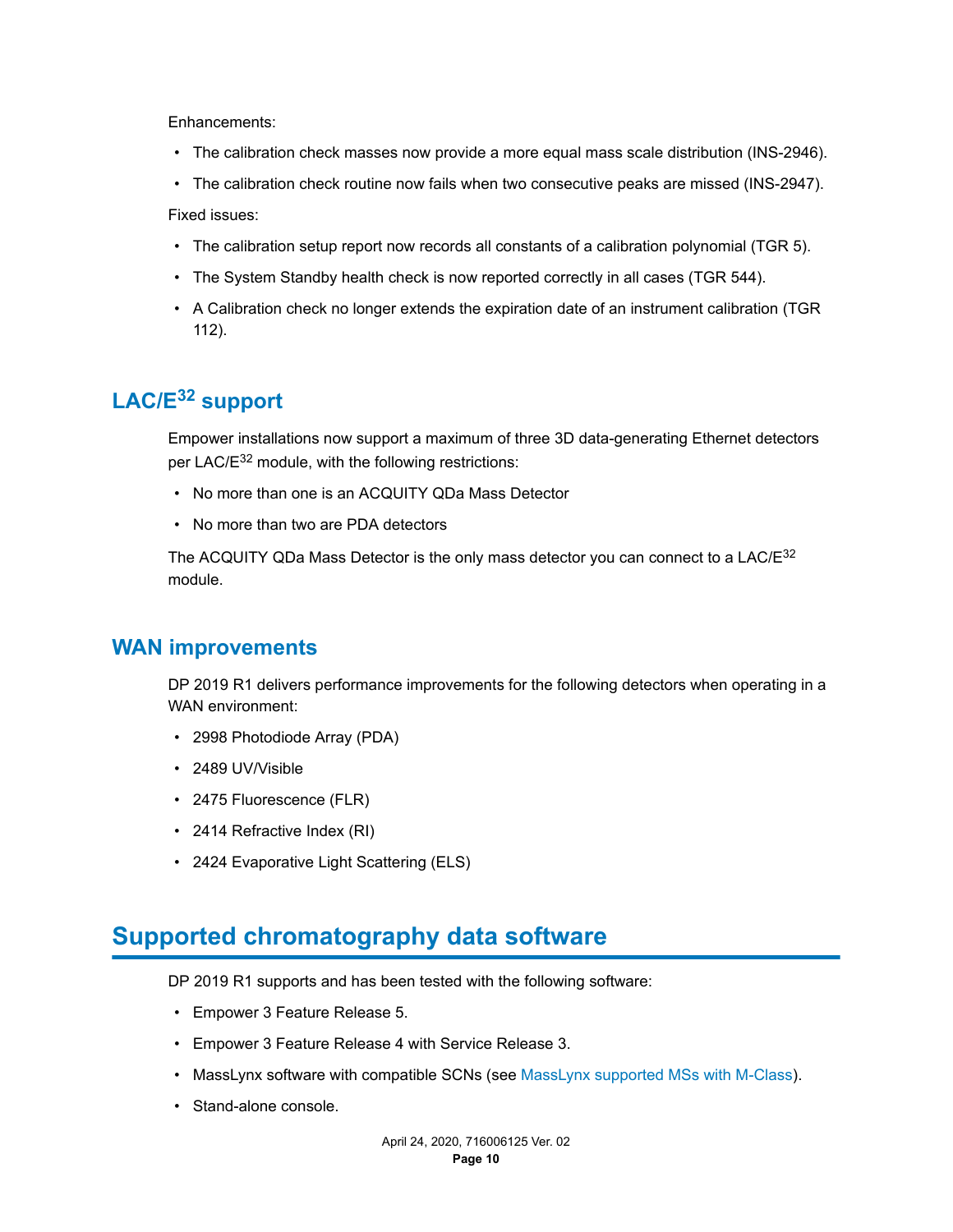<span id="page-10-0"></span>• Microsoft .NET Framework versions 4.72 and 4.8.

**Note:** DP 2019 R1 uses Microsoft .NET 3.5 Framework, minimum.

• AB Sciex Analyst, version 1.6.3, 1.7, 1.7 Hot Fix 3, and v1.7.1TF.

**Note:** Third-party chromatography data software is tested and supported by the manufacturer.

# **MassLynx supported mass spectrometers**

The following table lists the mass spectrometers tested with this release. Waters expects that other mass spectrometers that were not tested are compatible with this release, meaning that they will function as expected after you install the appropriate SCNs.

| <b>Mass spectrometers</b><br>supported | <b>Systems</b>                               | <b>Operating systema</b> |
|----------------------------------------|----------------------------------------------|--------------------------|
| QDa                                    | Alliance HPLC<br>$\bullet$                   | Windows 7 64-bit         |
|                                        | • ACQUITY UPLC                               | Windows 10 64-bit        |
|                                        | • ACQUITY UPLC H-Class                       |                          |
|                                        | • ACQUITY UPLC H-Class<br><b>PLUS</b>        |                          |
|                                        | • ACQUITY UPLC H-Class<br><b>Bio</b>         |                          |
|                                        | • ACQUITY UPLC H-Class<br>PLUS Bio           |                          |
|                                        | • ACQUITY UPLC H-Class<br><b>PLUS Binary</b> |                          |
|                                        | • ACQUITY UPLC I-Class                       |                          |
|                                        | • ACQUITY UPLC I-Class<br><b>PLUS</b>        |                          |
|                                        | • ACQUITY Arc                                |                          |
|                                        | • ACQUITY Arc Bio                            |                          |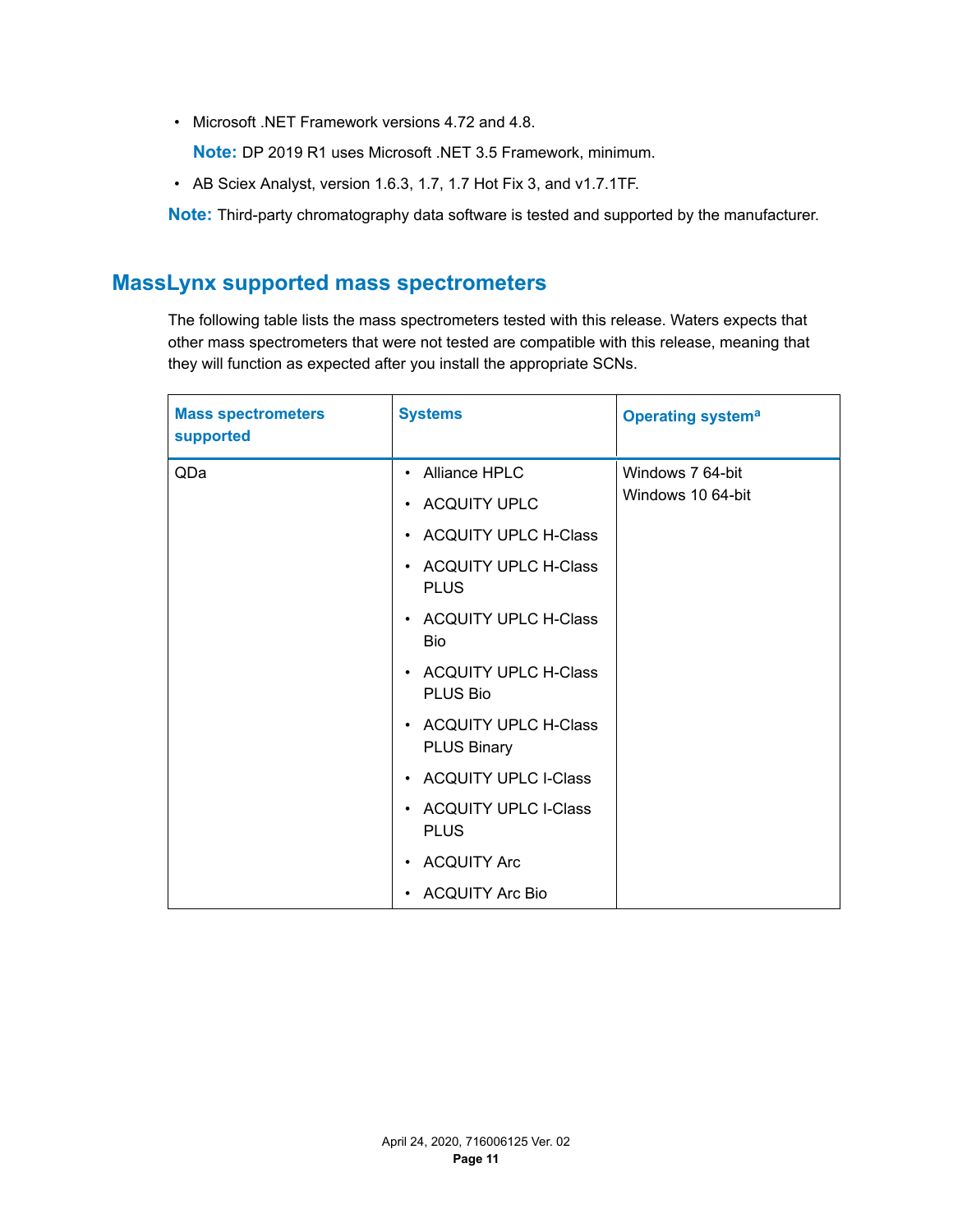| <b>Mass spectrometers</b><br>supported | <b>Systems</b>                                                 | <b>Operating systema</b> |
|----------------------------------------|----------------------------------------------------------------|--------------------------|
| SQD <sub>2</sub>                       | • ACQUITY UPLC                                                 | Windows 7 64-bit         |
|                                        | • ACQUITY UPLC H-Class                                         | Windows 10 64-bit        |
|                                        | • ACQUITY UPLC H-Class<br><b>PLUS</b>                          |                          |
|                                        | • ACQUITY UPLC H-Class<br>Bio                                  |                          |
|                                        | • ACQUITY UPLC H-Class<br>PLUS Bio                             |                          |
|                                        | • ACQUITY UPLC H-Class<br><b>PLUS Binary</b>                   |                          |
|                                        | <b>ACQUITY UPLC I-Class</b><br>$\bullet$                       |                          |
|                                        | <b>ACQUITY UPLC I-Class</b><br><b>PLUS</b>                     |                          |
| SQ                                     | • ACQUITY UPLC                                                 | Windows 7 64-bit         |
|                                        | • ACQUITY UPLC H-Class                                         |                          |
|                                        | • ACQUITY UPLC H-Class<br><b>PLUS</b>                          |                          |
|                                        | <b>ACQUITY UPLC H-Class</b><br>$\bullet$<br>Bio                |                          |
|                                        | <b>ACQUITY UPLC H-Class</b><br>$\bullet$<br>PLUS Bio           |                          |
|                                        | <b>ACQUITY UPLC H-Class</b><br>$\bullet$<br><b>PLUS Binary</b> |                          |
|                                        | <b>ACQUITY UPLC I-Class</b><br>$\bullet$                       |                          |
|                                        | <b>ACQUITY UPLC I-Class</b><br><b>PLUS</b>                     |                          |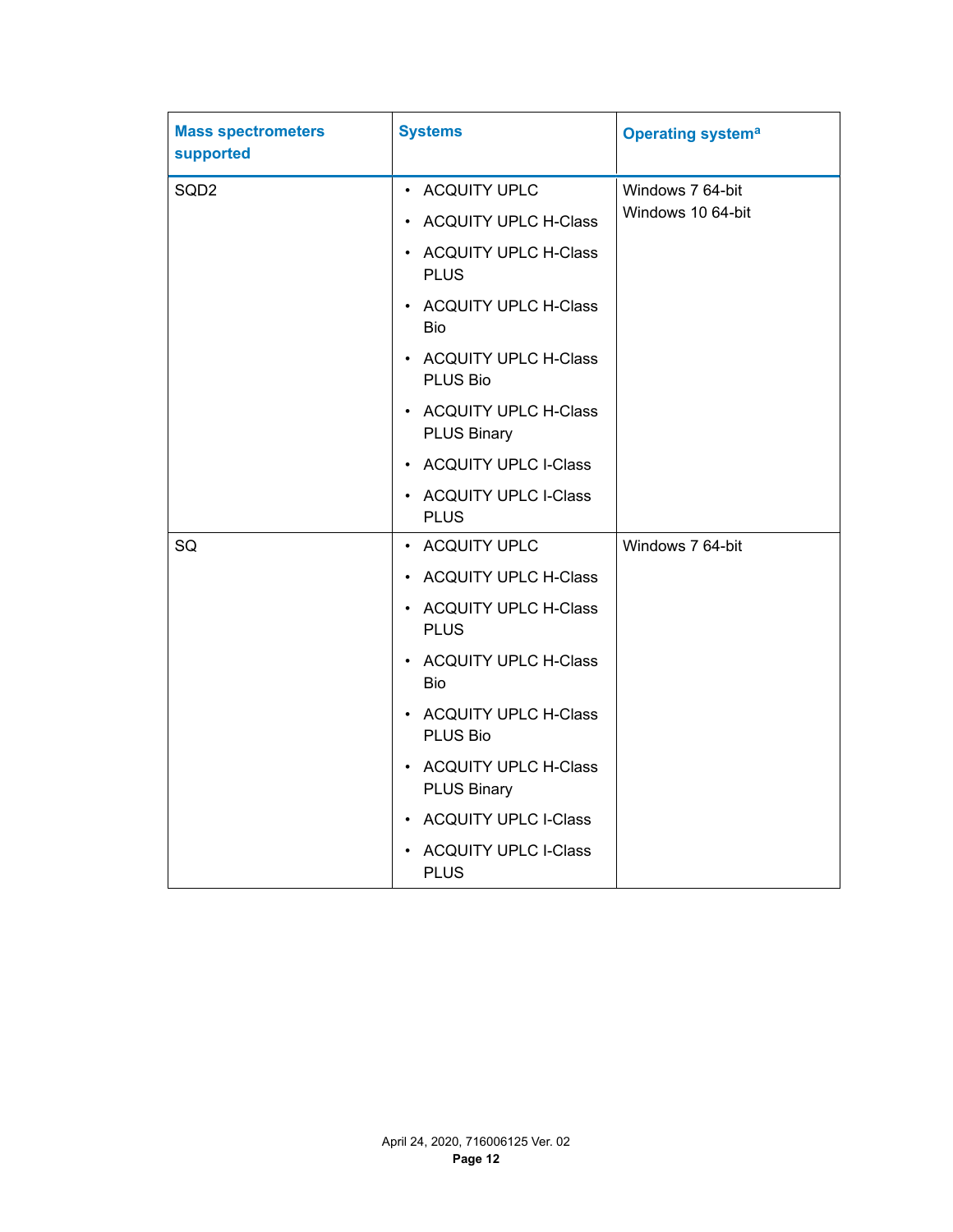<span id="page-12-0"></span>

| <b>Mass spectrometers</b><br>supported | <b>Systems</b>                               | <b>Operating systema</b> |
|----------------------------------------|----------------------------------------------|--------------------------|
| TQ                                     | • ACQUITY UPLC                               | Windows 7 64-bit         |
|                                        | • ACQUITY UPLC H-Class                       |                          |
|                                        | • ACQUITY UPLC H-Class<br><b>PLUS</b>        |                          |
|                                        | • ACQUITY UPLC H-Class<br><b>Bio</b>         |                          |
|                                        | • ACQUITY UPLC H-Class<br>PLUS Bio           |                          |
|                                        | • ACQUITY UPLC H-Class<br><b>PLUS Binary</b> |                          |
|                                        | • ACQUITY UPLC I-Class                       |                          |
|                                        | • ACQUITY UPLC I-Class<br><b>PLUS</b>        |                          |

a. For details, refer to the release notes for the version of MassLynx installed on your system.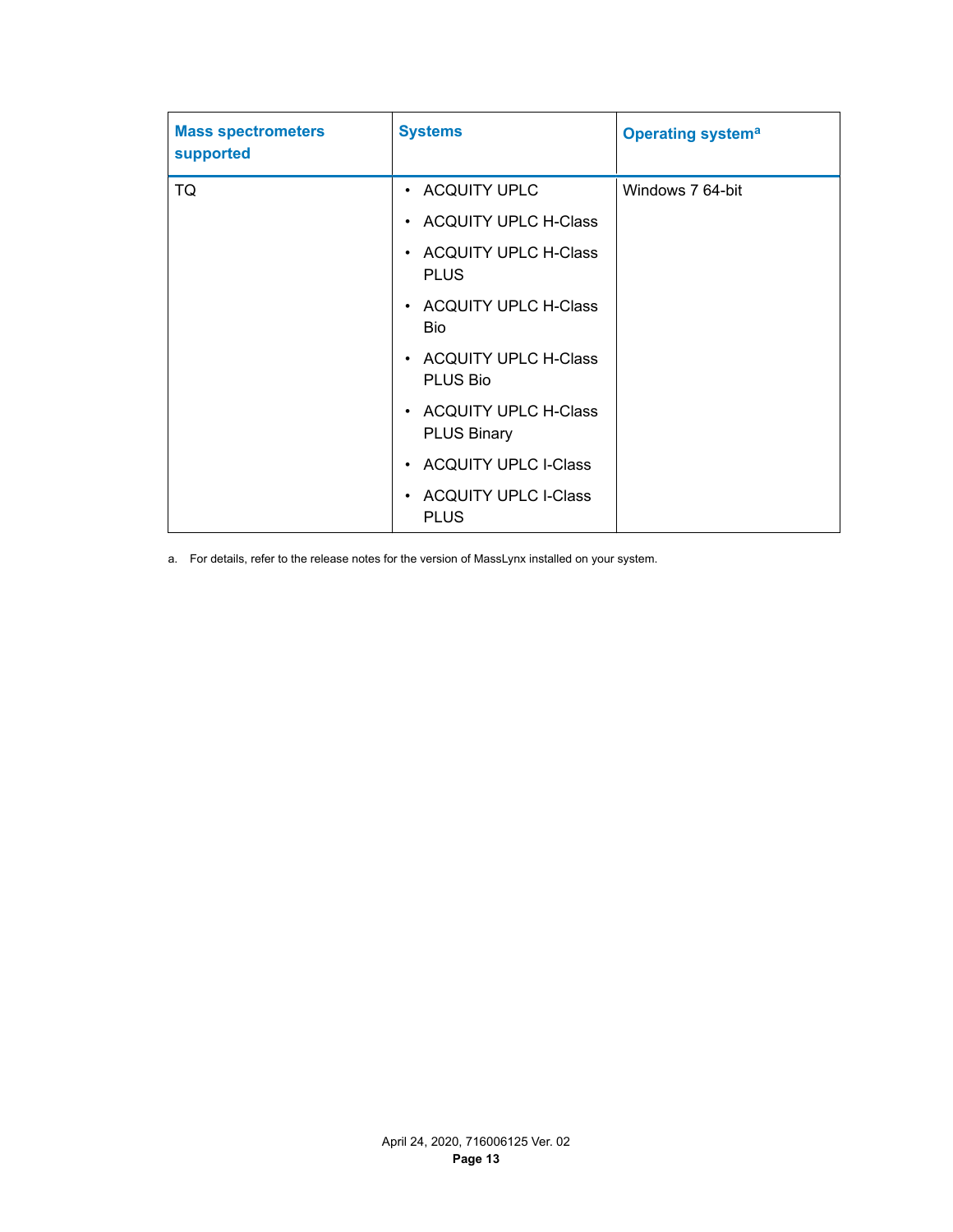# <span id="page-13-0"></span>**Instrument drivers**

The tables in this section list the software and firmware drivers included in DP 2019 R1.

You can determine the currently installed ICS and firmware versions on a system from the Waters Console. From the **Help** menu, select **About Console**. In an Empower Enterprise environment, the About Console dialog box shows the ICS versions on the client and the LAC/E module.

**Tip:** To confirm that the firmware files were installed correctly, compare the checksum values in the table below to the checksum values displayed in the console. You can do this by selecting the module in the system tree, and then selecting **Configure** > **View Module Information**.

# **Solvent managers**

| <b>Module name</b>                                                                                                                             | <b>Part number</b>                    | <b>Systems</b>                                                                                                       | <b>ICS name in</b><br><b>Deployment</b><br><b>Manager</b>    | <b>ICS version</b> | <b>Firmware name</b><br>in Deployment<br><b>Manager</b>         | <b>Checksum</b> |
|------------------------------------------------------------------------------------------------------------------------------------------------|---------------------------------------|----------------------------------------------------------------------------------------------------------------------|--------------------------------------------------------------|--------------------|-----------------------------------------------------------------|-----------------|
| <b>ACQUITY UPLC</b><br><b>Binary Solvent</b><br>Manager (BSM),<br><b>ACQUITY UPLC</b><br><b>Binary Solvent</b><br>Manager (BSM)<br><b>PLUS</b> | 186015001,<br>186015000,<br>186015082 | <b>ACQUITY UPLC</b><br>and ACQUITY<br><b>UPLC I-Class</b><br>Series, ACQUITY<br><b>UPLC H-Class</b><br><b>Series</b> | <b>Binary Solvent</b><br>Manager                             | 1.73               | <b>Binary Solvent</b><br>Manager [V1.72]                        | 0x19251B64      |
| ACQUITY UPC <sup>2</sup><br><b>Binary Solvent</b><br>Manager (ccBSM)                                                                           | 186015036                             | ACQUITY UPC <sup>2</sup>                                                                                             | ACQUITY UPC <sup>2</sup><br><b>Binary Solvent</b><br>Manager | 1.50               | <b>ACQUITY UPC2</b><br><b>Binary Solvent</b><br>Manager [V1.50] | 0x1090528B      |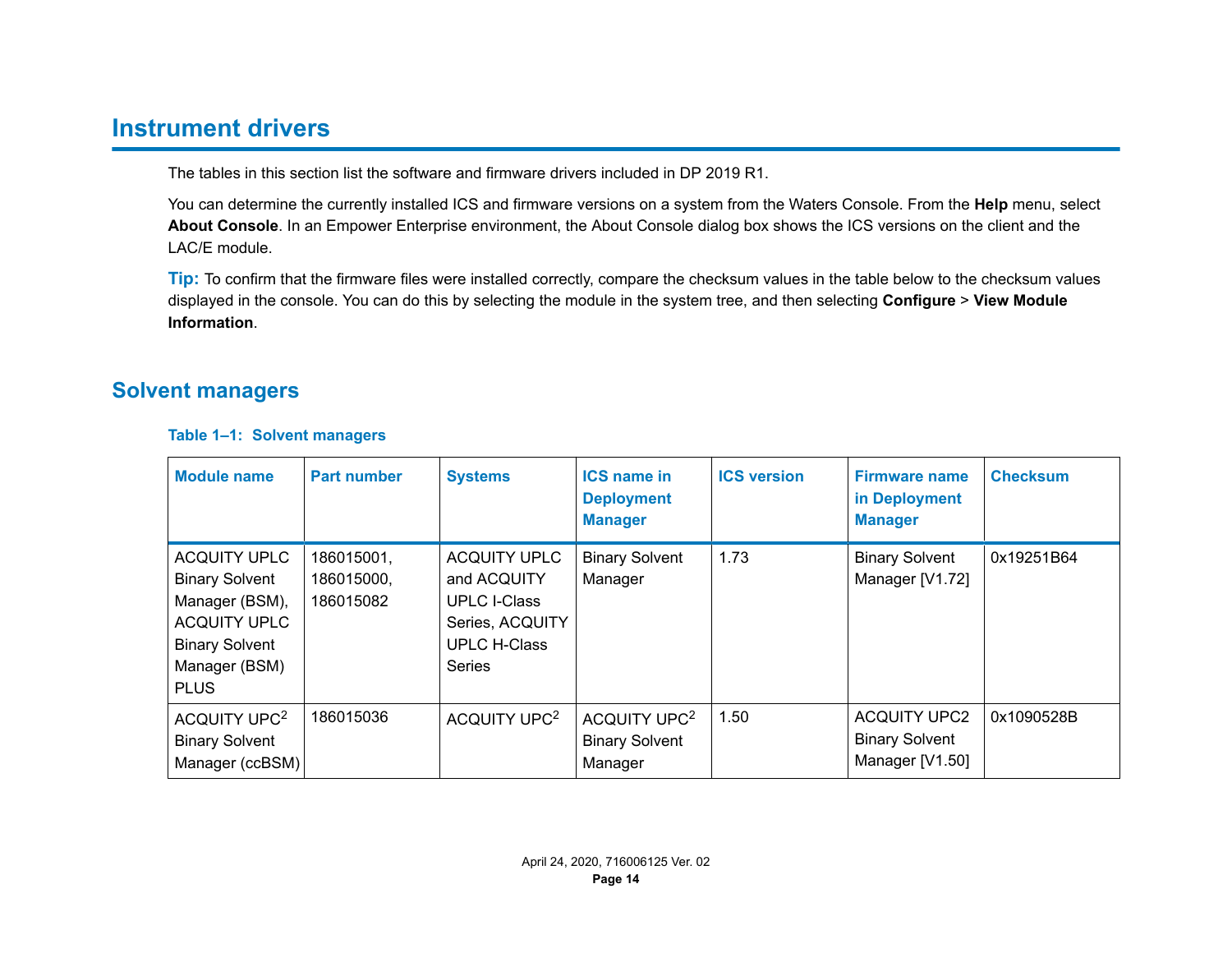|  | Table 1-1: Solvent managers (continued) |  |
|--|-----------------------------------------|--|
|--|-----------------------------------------|--|

| <b>Module name</b>                                                                                                                                        | <b>Part number</b>                                                                                                                                                             | <b>Systems</b>                                                                                          | <b>ICS name in</b><br><b>Deployment</b><br><b>Manager</b> | <b>ICS version</b> | <b>Firmware name</b><br>in Deployment<br><b>Manager</b> | <b>Checksum</b> |
|-----------------------------------------------------------------------------------------------------------------------------------------------------------|--------------------------------------------------------------------------------------------------------------------------------------------------------------------------------|---------------------------------------------------------------------------------------------------------|-----------------------------------------------------------|--------------------|---------------------------------------------------------|-----------------|
| <b>ACQUITY UPC<sup>2</sup></b><br>Convergence<br>Manager (ccM)                                                                                            | 186015037                                                                                                                                                                      | ACQUITY UPC <sup>2</sup>                                                                                | <b>ACQUITY</b><br>Convergence<br>Manager                  | 1.50               | <b>ACQUITY</b><br>Convergence<br>Manager [V1.50]        | 0x72815285      |
| <b>ACQUITY UPLC</b><br>Quaternary<br>Solvent Manager<br>(QSM),<br>bioQSM,<br>QSM PLUS,<br>bioQSM PLUS,<br>QSM-XR PLUS,<br>and<br>bioQSM-XR<br><b>PLUS</b> | 186015018<br>$(QSM)$ ,<br>186015041<br>(bioQSM),<br>186015080 (QSM<br>PLUS),<br>186015081<br>(bioQSM PLUS),<br>186015083<br>(QSM-XR PLUS),<br>186015084<br>(bioQSM-XR<br>PLUS) | <b>ACQUITY UPLC</b><br><b>H-Class Series</b><br>and ACQUITY<br><b>UPLC H-Class</b><br><b>Bio Series</b> | Quaternary<br>Solvent Manager                             | 1.73               | Quaternary<br>Solvent Manager<br>[V1.72]                | 0x93EFE762      |
| <b>ACQUITY Arc</b><br>Quaternary<br>Solvent Manager-<br>R (QSM-R), Arc<br><b>Bio Quaternary</b><br>Solvent Manager-<br>R (bioQSM-R)                       | 186017000,<br>186015041                                                                                                                                                        | <b>ACQUITY Arc</b>                                                                                      | Quaternary<br>Solvent Manager-<br>R                       | 1.73               | Quaternary<br>Solvent Manager-<br>R [V1.72]             | 0x897ACE21      |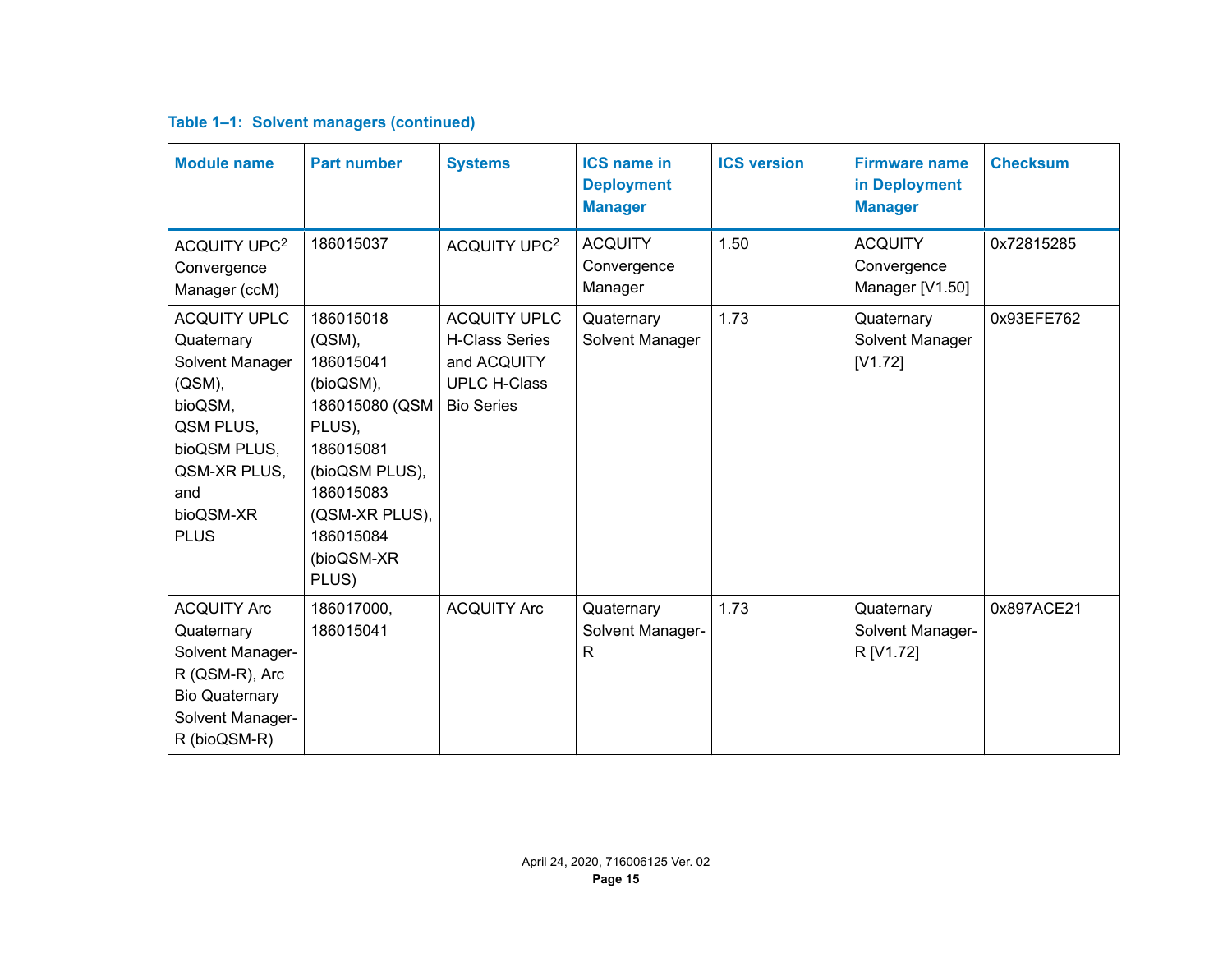### <span id="page-15-0"></span>**Table 1–1: Solvent managers (continued)**

| <b>Module name</b>                                                                                                                    | <b>Part number</b>      | <b>Systems</b>                                                                     | <b>ICS name in</b><br><b>Deployment</b><br><b>Manager</b> | <b>ICS version</b> | <b>Firmware name</b><br>in Deployment<br><b>Manager</b> | <b>Checksum</b> |
|---------------------------------------------------------------------------------------------------------------------------------------|-------------------------|------------------------------------------------------------------------------------|-----------------------------------------------------------|--------------------|---------------------------------------------------------|-----------------|
| <b>ACQUITY UPLC</b><br><b>Isocratic Solvent</b><br>Manager (ISM)<br>and<br>ACQUITY APC<br><b>Isocratic Solvent</b><br>Manager (p-ISM) | 186015019,<br>186015050 | All ACQUITY<br>UPLC and<br><b>ACQUITY</b><br>Advanced<br>Polymer<br>Chromatography | <b>Isocratic Solvent</b><br>Manager                       | 1.73               | <b>Isocratic Solvent</b><br>Manager [V1.72]             | 0x9AF42CBA      |

# **Sample managers**

### **Table 1–2: Sample managers**

| <b>Module name</b>                            | <b>Part number</b>      | <b>Systems</b>      | <b>ICS name in</b><br><b>Deployment</b><br><b>Manager</b> | <b>ICS version</b> | <b>Firmware name</b><br>in Deployment<br><b>Manager</b> | <b>Checksum</b> |
|-----------------------------------------------|-------------------------|---------------------|-----------------------------------------------------------|--------------------|---------------------------------------------------------|-----------------|
| <b>ACQUITY UPLC</b><br>Sample Manager<br>(SM) | 186015005,<br>186015006 | <b>ACQUITY UPLC</b> | Sample Manager                                            | 1.73               | Sample Manager<br>[V1.65]                               | 0x42C0E8CB      |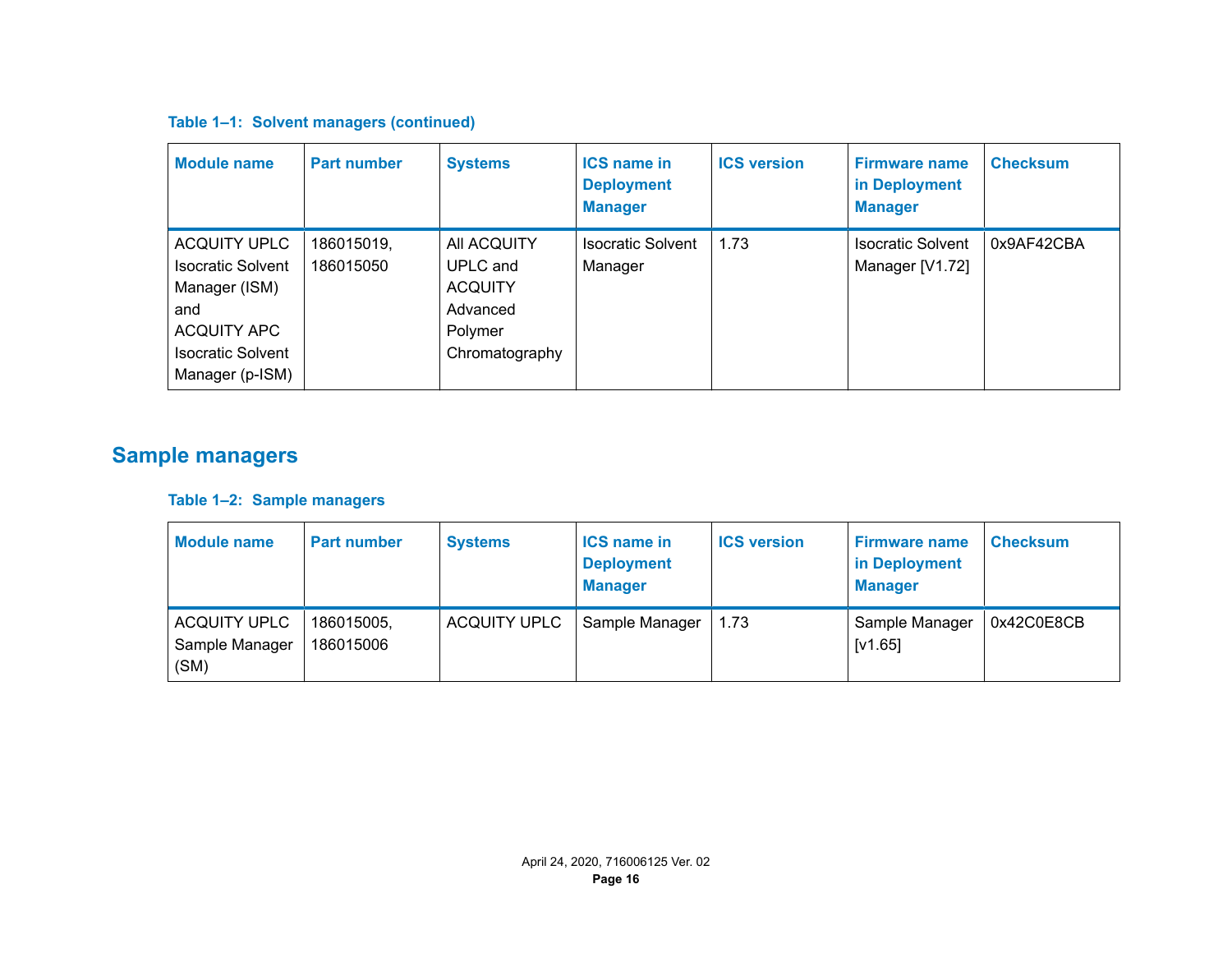| Table 1-2: Sample managers (continued) |  |
|----------------------------------------|--|
|----------------------------------------|--|

| <b>Module name</b>                                                                                                                                                                  | <b>Part number</b>                                                                                                                           | <b>Systems</b>                                                                         | <b>ICS name in</b><br><b>Deployment</b><br><b>Manager</b> | <b>ICS version</b> | <b>Firmware name</b><br>in Deployment<br><b>Manager</b> | <b>Checksum</b> |
|-------------------------------------------------------------------------------------------------------------------------------------------------------------------------------------|----------------------------------------------------------------------------------------------------------------------------------------------|----------------------------------------------------------------------------------------|-----------------------------------------------------------|--------------------|---------------------------------------------------------|-----------------|
| <b>ACQUITY UPLC</b><br>Sample Manager<br>- Flow Through<br>Needle (SM-FTN,<br>bioSM-FTN, SM-<br>FTN PLUS, and<br>bioSM-FTN<br>PLUS)                                                 | 186015017,<br>186015040,<br>186015046,<br>186015085 (H-<br>Class PLUS),<br>186015086 (H-<br>Class Bio PLUS),<br>186015088 (I-<br>Class PLUS) | <b>ACQUITY UPLC</b><br>H-Class Series,<br>H-Class Bio<br>Series, and<br>I-Class Series | Sample Manager-<br><b>FTN</b>                             | 1.73               | Sample Manager-<br>FTN [v1.71]                          | 0x285858D7      |
| <b>ACQUITY UPLC</b><br>Sample Manager<br>- Fixed Loop<br>Series (SM-FL<br>and SM-FL<br>PLUS) and<br><b>ACQUITY UPC<sup>2</sup></b><br>Sample Manager<br>- Fixed Loop<br>$(ccSM-FL)$ | 186015060,<br>186015035,<br>186015087 (SM-<br>FL PLUS)                                                                                       | <b>ACQUITY UPLC</b><br>I-Class Series<br>and ACQUITY<br>UPC <sup>2</sup>               | Sample Manager                                            | 1.73               | Sample Manager-<br>FL [v1.70]                           | 0x30B5761D      |
| <b>ACQUITY Arc</b><br>Sample Manager<br>- Flow Through<br>Needle-R, with or<br>without heating/<br>cooling (SM FTN-<br>R)                                                           | 186017001,<br>186017007                                                                                                                      | <b>ACQUITY</b>                                                                         | Sample Manager<br>FTN-R                                   | 1.73               | Sample Manager<br>FTN-R [v1.71]                         | 0xA7F6FD36      |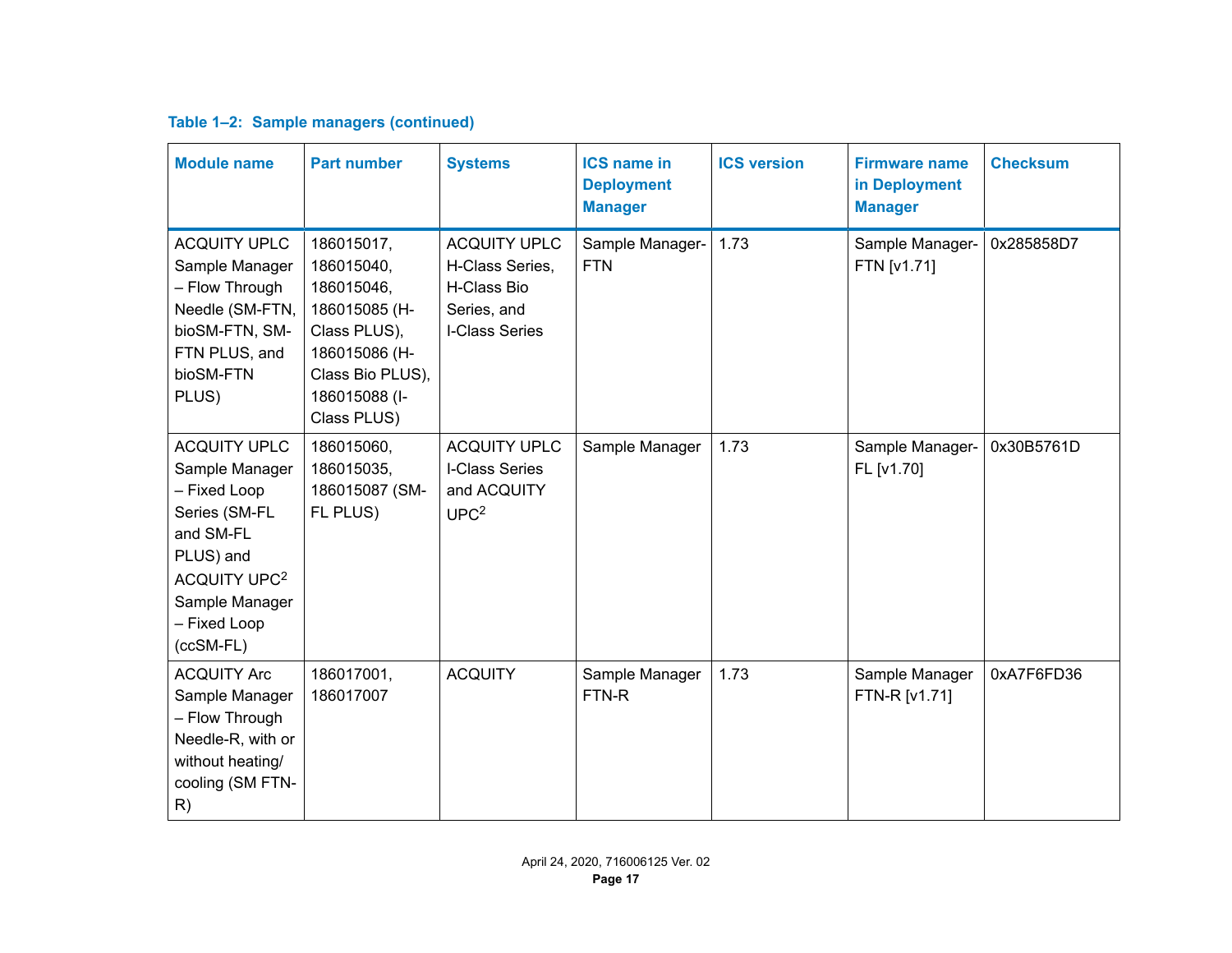| Table 1-2: Sample managers (continued) |  |  |  |  |
|----------------------------------------|--|--|--|--|
|----------------------------------------|--|--|--|--|

| <b>Module name</b>                                                                                                                             | <b>Part number</b>                       | <b>Systems</b>                                                                                | <b>ICS name in</b><br><b>Deployment</b><br><b>Manager</b> | <b>ICS version</b>                  | <b>Firmware name</b><br>in Deployment<br><b>Manager</b> | <b>Checksum</b> |
|------------------------------------------------------------------------------------------------------------------------------------------------|------------------------------------------|-----------------------------------------------------------------------------------------------|-----------------------------------------------------------|-------------------------------------|---------------------------------------------------------|-----------------|
| <b>ACQUITY APC</b><br>Sample Manager<br>- Flow Through<br>Needle (SM-<br>pFTN)                                                                 | 186015051                                | <b>ACQUITY</b><br>Advanced<br>Polymer<br>Chromatography                                       | Sample Manager-<br><b>FTN</b>                             | 1.73                                | Sample Manager<br>APC [v1.60]                           | 0x31502C7A      |
| Waters 2707<br>Autosampler, with<br>or without Cooler                                                                                          | 186004462 or<br>186004463 (w/<br>Cooler) | <b>HPLC</b>                                                                                   | W2707                                                     | 1.30                                | W2707<br>Autosampler                                    | 0xE020ED1E      |
| <b>ACQUITY UPLC</b><br>Sample Organizer<br>(SO) and<br><b>ACQUITY UPLC</b><br>Sample Organizer<br>for rotary tray-<br>style sample<br>managers | 186015020,<br>186015021,<br>186015014    | All ACQUITY<br>UPLC, H-Class<br>Series, H-Class<br>Bio Series, I-<br>Class Series, and<br>Arc | N/A                                                       | Controlled by the<br>Sample Manager | Sample Organizer<br>[V1.60]                             | 0x96FA9AB0      |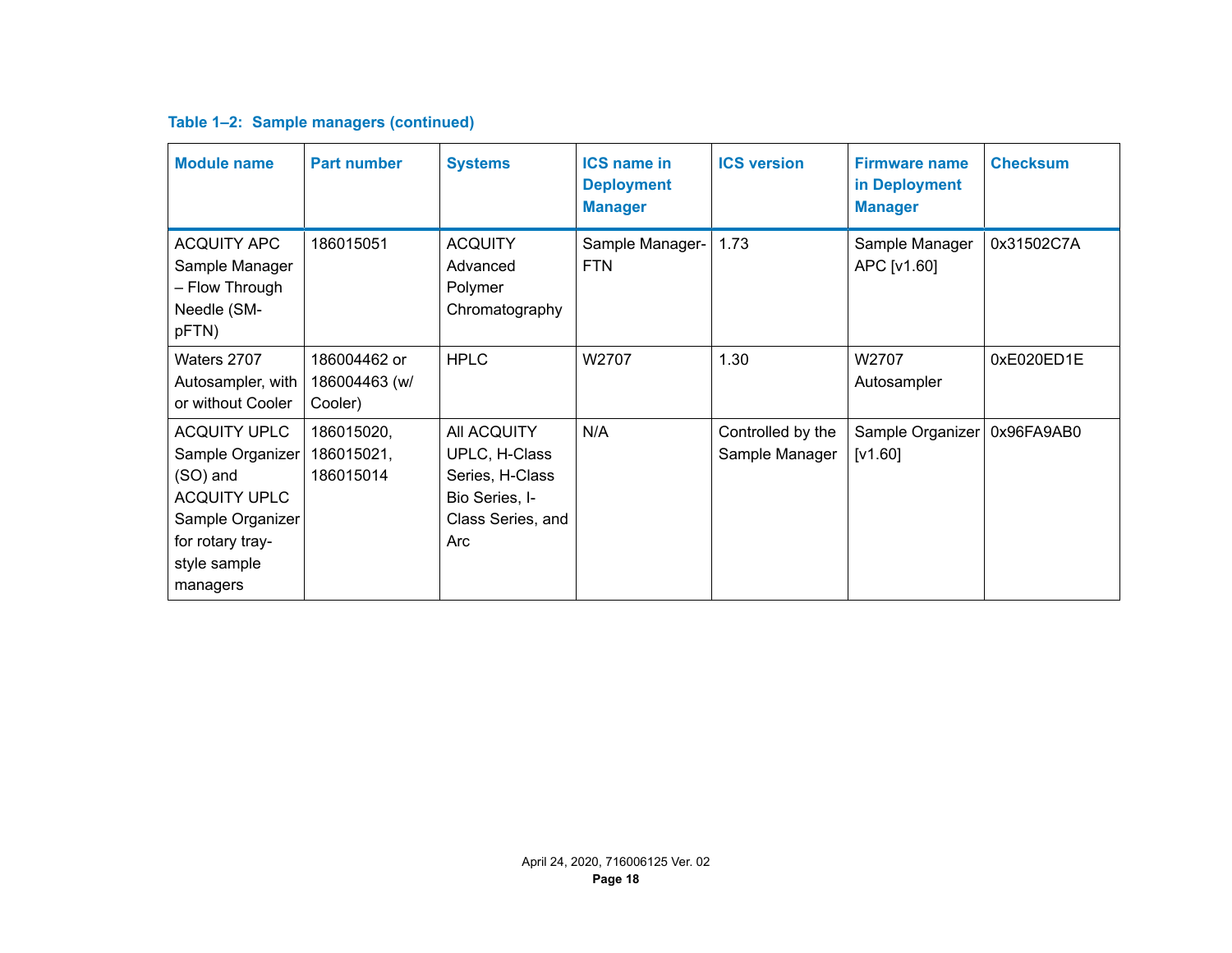# <span id="page-18-0"></span>**Column modules**

### **Table 1–3: Column heaters**

| <b>Module name</b>                                                 | <b>Part number</b> | <b>Systems</b>                                                                                                             | <b>ICS name in</b><br><b>Deployment</b><br><b>Manager</b> | <b>ICS version</b>                  | <b>Firmware name</b><br>in Deployment<br><b>Manager</b> | <b>Checksum</b> |
|--------------------------------------------------------------------|--------------------|----------------------------------------------------------------------------------------------------------------------------|-----------------------------------------------------------|-------------------------------------|---------------------------------------------------------|-----------------|
| <b>ACQUITY UPLC</b><br>Column Heater                               | N/A                | <b>ACQUITY UPLC</b>                                                                                                        | N/A                                                       | Controlled by the<br>sample manager | Controlled by the<br>sample manager                     | N/A             |
| <b>ACQUITY UPLC</b><br>Column Heater/<br>Cooler (CHC)              | 186015008          | <b>ACQUITY UPLC</b>                                                                                                        | Column Manager                                            | Controlled by the<br>sample manager | Controlled by the<br>sample manager                     | 0x8E9D1DC0      |
| <b>ACQUITY UPLC</b><br>Column Heater,<br>Active (CH-A)             | 186015042          | <b>ACQUITY UPLC</b><br><b>H-Class Series</b><br>and H-Class Bio<br>Series, ACQUITY<br><b>UPLC I-Class</b><br><b>Series</b> | N/A                                                       | Controlled by the<br>sample manager | Controlled by the<br>sample manager                     | N/A             |
| <b>ACQUITY UPLC</b><br>High-Temperature<br>Column Heater<br>(HTCH) | 186015010          | <b>ACQUITY UPLC</b>                                                                                                        | N/A                                                       | Controlled by the<br>sample manager | Controlled by the<br>sample manager                     | N/A             |

### **Table 1–4: Column managers**

| <b>Module name</b>                    | <b>Part number</b>      | <b>Systems</b>      | <b>ICS name in</b><br><b>Deployment</b><br><b>Manager</b> | <b>ICS version</b> | <b>Firmware name</b><br>in Deployment<br><b>Manager</b> | <b>Checksum</b> |
|---------------------------------------|-------------------------|---------------------|-----------------------------------------------------------|--------------------|---------------------------------------------------------|-----------------|
| <b>ACQUITY UPLC</b><br>Column Manager | 186015007.<br>186015009 | <b>ACQUITY UPLC</b> | Column Manager                                            | 1.73               | ∣ Column Manager<br>  [V1.40.74]                        | 0x8E9D1DC0      |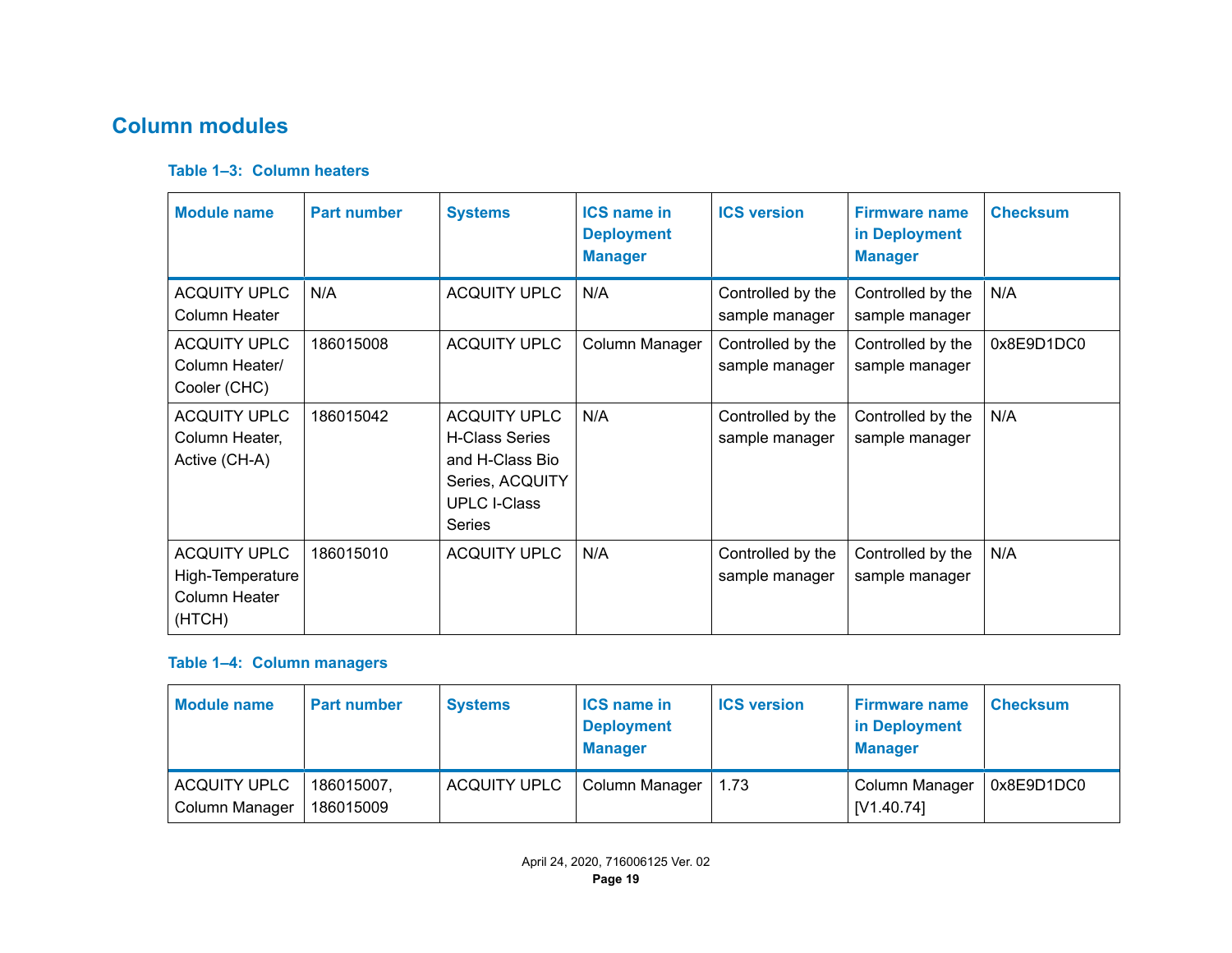### **Table 1–4: Column managers (continued)**

| <b>Module name</b>                                              | <b>Part number</b>      | <b>Systems</b>                                                                                                                                   | <b>ICS name in</b><br><b>Deployment</b><br><b>Manager</b> | <b>ICS version</b>                                    | <b>Firmware name</b><br>in Deployment<br><b>Manager</b> | <b>Checksum</b> |
|-----------------------------------------------------------------|-------------------------|--------------------------------------------------------------------------------------------------------------------------------------------------|-----------------------------------------------------------|-------------------------------------------------------|---------------------------------------------------------|-----------------|
| <b>ACQUITY UPLC</b><br>Column Manager,<br>Active (CM-A)         | 186015043,<br>186015038 | <b>ACQUITY UPLC</b><br><b>H-Class Series</b><br>and H-Class Bio<br>Series, ACQUITY<br><b>UPLC I-Class</b><br>Series,<br>ACQUITY UPC <sup>2</sup> | Column Manager                                            | 1.73                                                  | Column Manager<br>(Active) [V1.69]                      | 0x17AC4A76      |
| <b>ACQUITY UPLC</b><br>Column Manager<br>Auxiliary (CM-<br>AUX) | 186015049,<br>186015039 | <b>ACQUITY UPLC</b><br><b>H-Class Series</b><br>and H-Class Bio<br><b>Series</b>                                                                 | N/A                                                       | Controlled by the<br>Column Manager,<br>Active (CM-A) | Controlled by the<br>Column Manager,<br>Active (CM-A)   | N/A             |
| <b>ACQUITY Single-</b><br>Zone Column<br>Manager (CM-S)         | 186015054               | <b>ACQUITY</b><br>Advanced<br>Polymer<br>Chromatography                                                                                          | Column Manager                                            | 1.73                                                  | Column Manager<br>(Active-S) [V1.62]                    | 0xC1CCF89D      |

### **Table 1–5: 30-cm Column heaters and managers**

| <b>Module name</b>                                          | <b>Part number</b> | <b>Systems</b>     | <b>ICS name in</b><br><b>Deployment</b><br><b>Manager</b> | <b>ICS version</b>                  | <b>Firmware name</b><br>in Deployment<br><b>Manager</b> | <b>Checksum</b> |
|-------------------------------------------------------------|--------------------|--------------------|-----------------------------------------------------------|-------------------------------------|---------------------------------------------------------|-----------------|
| <b>ACQUITY UPLC</b><br>30-cm Column<br>Heater (30-cm<br>CH) | 186017008          | <b>ACQUITY Arc</b> | N/A                                                       | Controlled by the<br>Sample Manager | Controlled by the<br>Sample Manager                     | N/A             |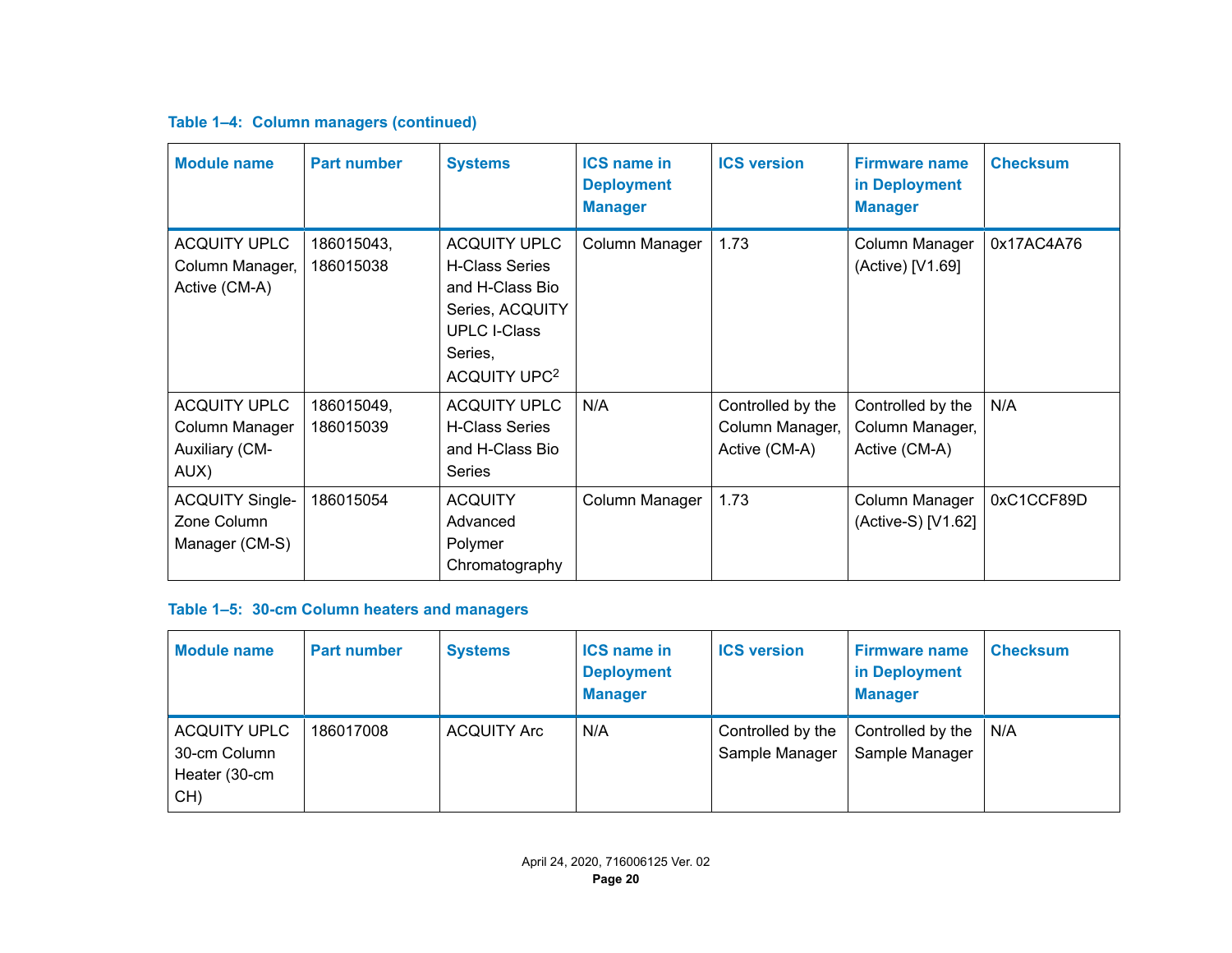| <b>Module name</b>                                                                                    | <b>Part number</b>      | <b>Systems</b>                                                                                                               | <b>ICS name in</b><br><b>Deployment</b><br><b>Manager</b> | <b>ICS version</b>                  | <b>Firmware name</b><br>in Deployment<br><b>Manager</b> | <b>Checksum</b> |
|-------------------------------------------------------------------------------------------------------|-------------------------|------------------------------------------------------------------------------------------------------------------------------|-----------------------------------------------------------|-------------------------------------|---------------------------------------------------------|-----------------|
| <b>ACQUITY UPLC</b><br>30-cm Column<br>Heater/Cooler<br>$(30-cm$ CHC $)$                              | 186015011,<br>186017009 | All ACQUITY<br><b>UPLC</b> and<br><b>ACQUITY Arc</b>                                                                         | N/A                                                       | Controlled by the<br>Sample Manager | Controlled by the<br>Sample Manager                     | N/A             |
| <b>ACQUITY UPLC</b><br>30-cm Column<br><b>Heater with Active</b><br>Solvent<br>Preheating<br>(CH-30A) | 186015045               | <b>ACQUITY UPLC</b><br><b>H-Class Series</b><br>and H-Class Bio<br>Series, ACQUITY<br><b>UPLC I-Class</b><br>Series, and Arc | N/A                                                       | Controlled by the<br>Sample Manager | Controlled by the<br>Sample Manager                     | N/A             |
| <b>ACQUITY UPLC</b><br>30-cm Single-<br>Zone Column<br>Manager<br>$(CM-30S)$                          | 186015056               | <b>ACQUITY</b><br>Advanced<br>Polymer<br>Chromatography                                                                      | Column Manager                                            | 1.73                                | Column Manager<br>$(30S)$ [V1.62]                       | 0xBED9D41A      |

### **Table 1–5: 30-cm Column heaters and managers (continued)**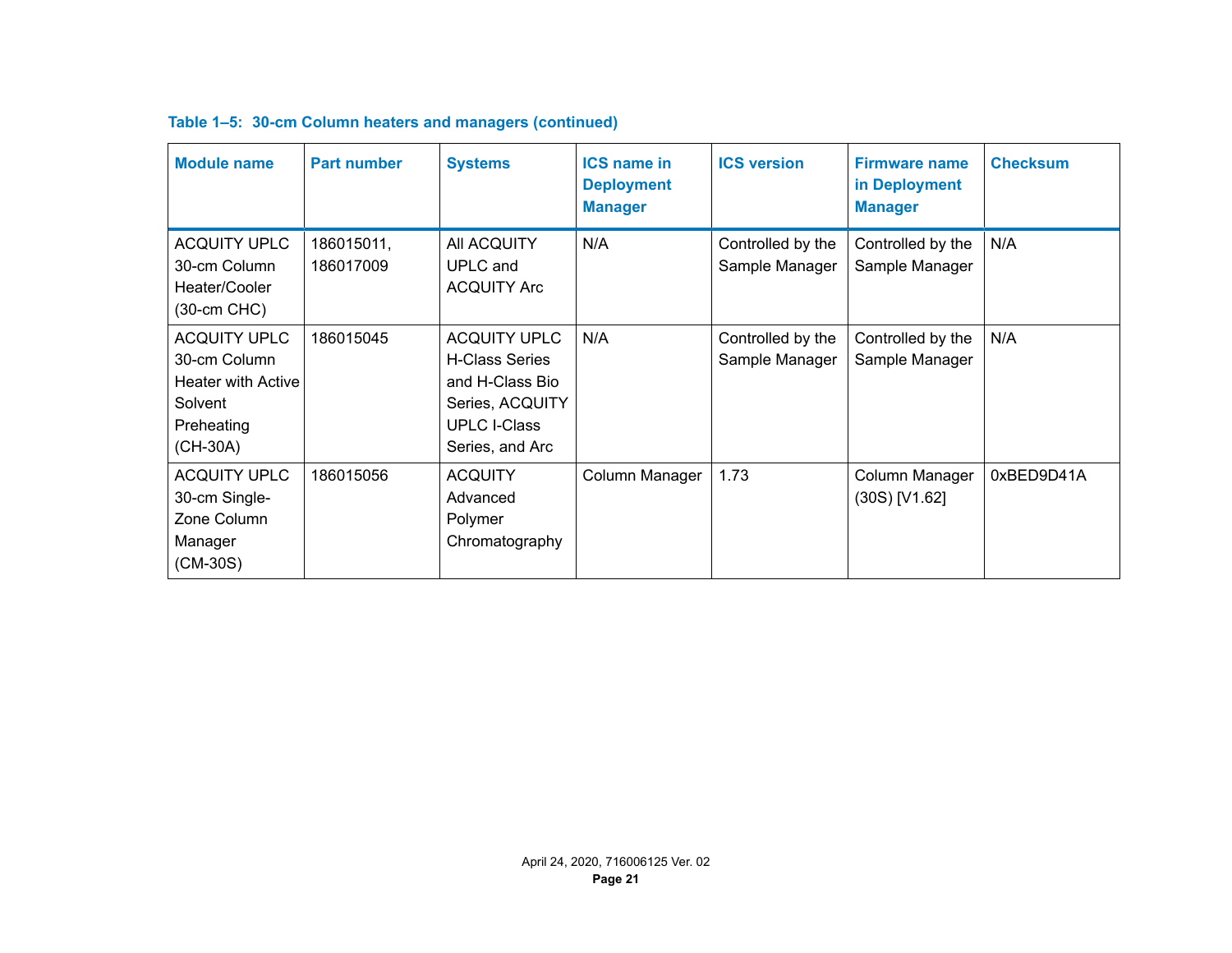# <span id="page-21-0"></span>**Detectors**

#### **Table 1–6: Detectors**

| <b>Module name</b>                                        | <b>Part number</b> | <b>Systems</b>             | <b>ICS name in</b><br><b>Deployment</b><br><b>Manager</b> | <b>ICS version</b> | <b>Firmware name</b><br>in Deployment<br><b>Manager</b> | <b>Checksum</b> |
|-----------------------------------------------------------|--------------------|----------------------------|-----------------------------------------------------------|--------------------|---------------------------------------------------------|-----------------|
| <b>ACQUITY TUV</b>                                        | 186015028          | All ACQUITY<br><b>UPLC</b> | <b>TUV Detector</b>                                       | 1.70               | TUV Detector (1)<br>[V1.70]                             | 0xB9E50966      |
| <b>ACQUITY TUV,</b><br>thermally<br>enhanced              | 186015031          | All ACQUITY<br><b>UPLC</b> | <b>TUV Detector</b>                                       | 1.70               | TUV Detector (2)<br>[V1.70]                             | 0XDF9B3A2E      |
| <b>ACQUITY PDA</b>                                        | 186015026          | All ACQUITY<br><b>UPLC</b> | <b>PDA Detector</b>                                       | 1.70               | PDA Detector (1)<br>[V1.65] $a$                         | 0xF7835E17      |
| <b>ACQUITY PDA,</b><br>thermally<br>enhanced              | 186015032          | All ACQUITY<br><b>UPLC</b> | <b>PDA Detector</b>                                       | 1.70               | PDA Detector (2)<br>[ $V1.70$ ] $a$                     | 0XDF9B3A2E      |
| <b>ACQUITY PDA</b><br>eλ                                  | 186015030          | All ACQUITY<br><b>UPLC</b> | <b>PDA Detector</b>                                       | 1.70               | PDA Detector (1)<br>[V1.65] $^a$                        | 0xF7835E17      |
| <b>ACQUITY PDA</b><br>$e \lambda$ , thermally<br>enhanced | 186015033          | All ACQUITY<br><b>UPLC</b> | <b>PDA Detector</b>                                       | 1.70               | PDA Detector (2)<br>[V1.70] <sup>a</sup>                | 0XDF9B3A2E      |
| <b>ACQUITY PDA</b><br><b>TS</b>                           | 186015053          | All ACQUITY<br><b>UPLC</b> | <b>PDA Detector</b>                                       | 1.70               | PDA Detector (2)<br>[V1.70] $^a$                        | 0XDF9B3A2E      |
| ACQUITY UPC <sup>2</sup><br><b>PDA</b>                    | 186015034          | All ACQUITY<br><b>UPLC</b> | <b>PDA Detector</b>                                       | 1.70               | PDA Detector (2)<br>[ $V1.70$ ] a                       | 0XDF9B3A2E      |
| <b>ACQUITY FLR</b>                                        | 186015029          | All ACQUITY<br><b>UPLC</b> | <b>FLR Detector</b>                                       | 1.69               | <b>FLR Detector</b><br>[V1.69]                          | 0xD99F06EF      |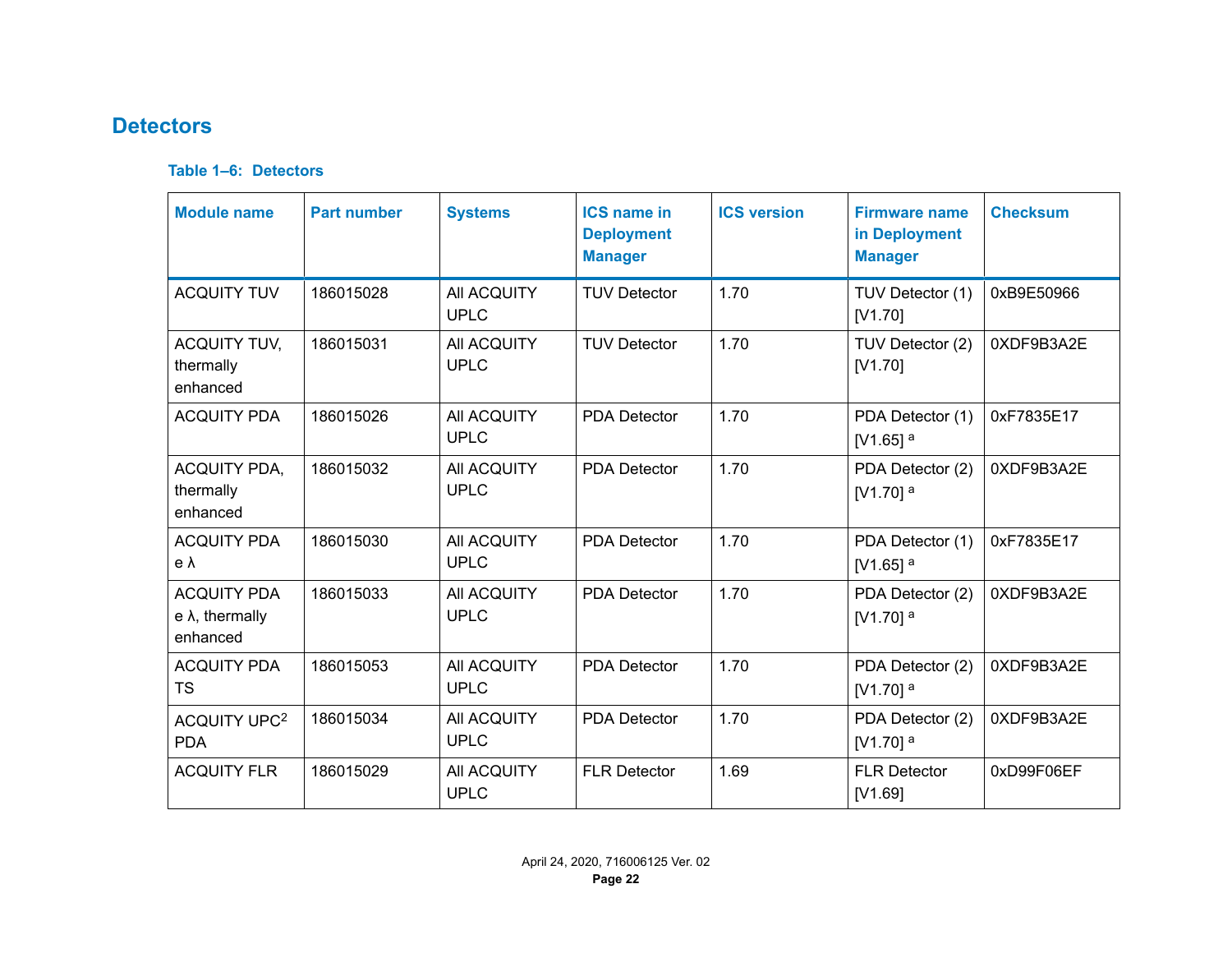#### <span id="page-22-0"></span>**Table 1–6: Detectors (continued)**

| <b>Module name</b> | <b>Part number</b>                    | <b>Systems</b>                      | <b>ICS name in</b><br><b>Deployment</b><br><b>Manager</b> | <b>ICS version</b> | <b>Firmware name</b><br>in Deployment<br><b>Manager</b> | <b>Checksum</b> |
|--------------------|---------------------------------------|-------------------------------------|-----------------------------------------------------------|--------------------|---------------------------------------------------------|-----------------|
| <b>ACQUITY RI</b>  | 186015070                             | All ACQUITY<br><b>UPLC</b>          | <b>RI</b> Detector                                        | 1.40               | <b>RI</b> Detector<br>[1.40]                            | 0xAA39BF4C      |
| <b>ACQUITY ELS</b> | 186015027                             | All ACQUITY<br><b>UPLC</b>          | <b>ELS Detector</b>                                       | 1.69               | <b>ELS Detector</b><br>$[1.40]$ <sup>b</sup>            | 0x216F9370      |
| 2489 UV-Vis        | 186002487,<br>186248900.<br>186017002 | Alliance HPLC<br>and ACQUITY<br>Arc | 2489 UV/Vis<br>Detector                                   | 1.73               | 2489 Detector<br>[V1.69]                                | 0xBAB5BE45      |
| 2998 PDA           | 186002998,<br>186299800,<br>186017003 | Alliance HPLC<br>and ACQUITY<br>Arc | 2998 PDA<br>Detector                                      | 1.73               | 2998 Detector<br>[V1.70] $^a$                           | 0xED702600      |
| 2475 FLR           | 186002475,<br>186247500,<br>186017006 | Alliance HPLC<br>and ACQUITY<br>Arc | 2475 FLR<br>Detector                                      | 1.73               | 2475 Detector<br>[V2.20]                                | 0xDBCEAB47      |
| 2414 RI            | 186241400,<br>186241401,<br>186017004 | Alliance HPLC<br>and ACQUITY<br>Arc | 2414 RI Detector                                          | 1.73               | 2414 Detector<br>[V2.10]                                | 0x5038C65E      |
| 2424 ELS           | 186002424,<br>186242400,<br>186017005 | Alliance HPLC<br>and ACQUITY<br>Arc | 2424 ELS<br>Detector                                      | 1.73               | N/A <sup>c</sup>                                        | 0x123F2F1E      |

a. Do not downgrade PDA firmware if it is at version 1.69 or higher. Contact Technical Service.

b. Contact Waters Technical Service for the latest ELS firmware, version 1.65.

c. Contact Waters Technical Service for the latest 2424 ELS firmware, version 1.65.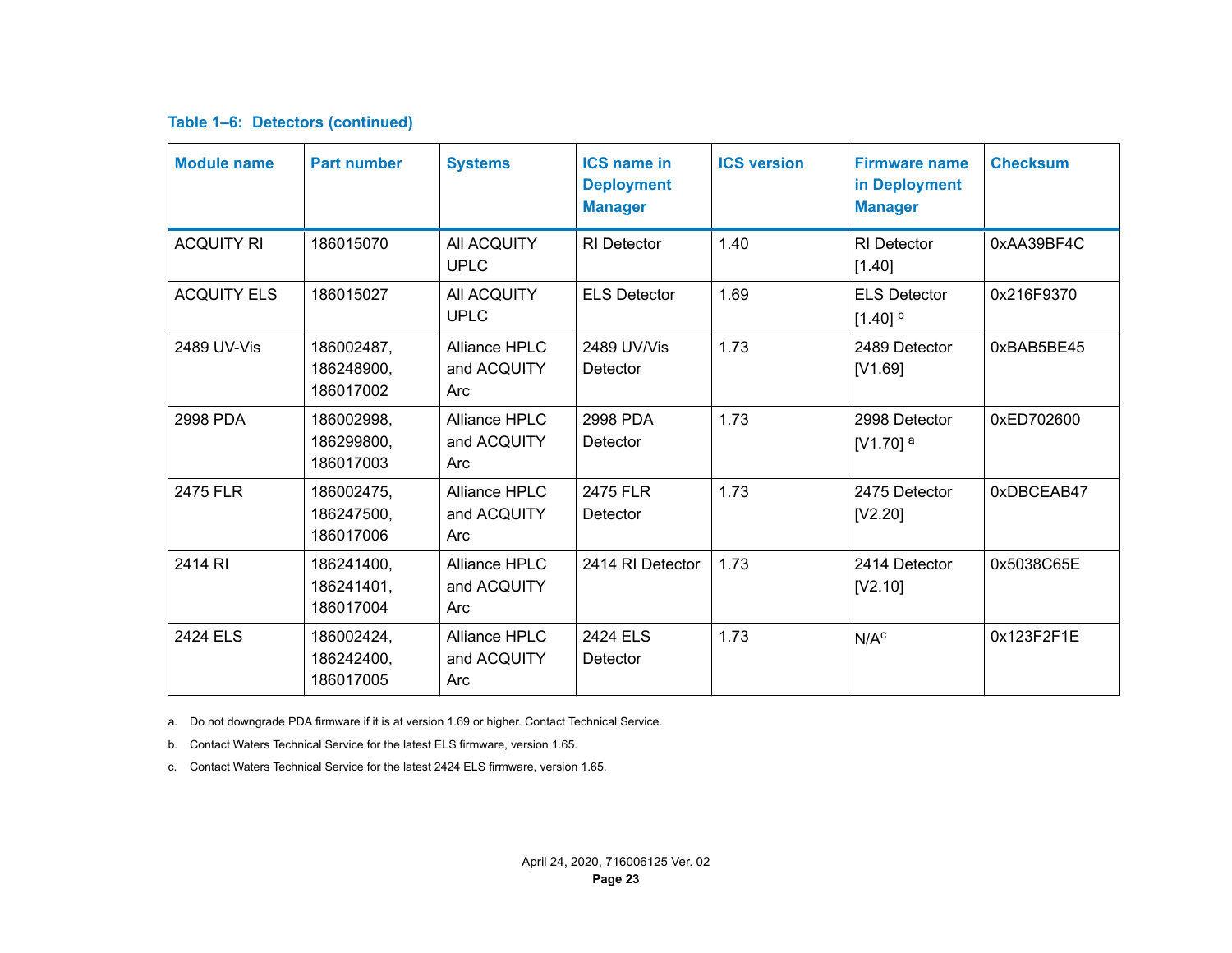| Module name         | <b>Part number</b>      | <b>Systems</b>                                                   | <b>ICS name in</b><br><b>Deployment</b><br><b>Manager</b> | <b>ICS version</b> | <b>Firmware name</b><br>in Deployment<br><b>Manager</b> | <b>Checksum</b> |
|---------------------|-------------------------|------------------------------------------------------------------|-----------------------------------------------------------|--------------------|---------------------------------------------------------|-----------------|
| <b>ACQUITY QDa</b>  | 186008511,<br>186006511 | Alliance HPLC,<br>All ACQUITY<br>UPLC, and<br><b>ACQUITY Arc</b> | QDa Detector                                              | 1.72               | N/A                                                     | N/A             |
| <b>ACQUITY TQ</b>   | 176001263               | All ACQUITY<br><b>UPLC</b>                                       | Waters TQ<br>Detector                                     | 1.44               | N/A                                                     | N/A             |
| <b>ACQUITY SQ</b>   | 176000872               | All ACQUITY<br><b>UPLC</b>                                       | Waters SQ<br>Detector                                     | 1.44               | N/A                                                     | N/A             |
| <b>ACQUITY SQD2</b> | 186005832               | All ACQUITY<br><b>UPLC</b>                                       | Waters SQ<br>Detector 2                                   | 1.52               | N/A                                                     | N/A             |

### <span id="page-23-0"></span>**Table 1–7: Empower only Mass Detectors and Spectrometers**

# **Fraction collector**

#### **Table 1–8: Fraction collector**

| <b>Module name</b>                               | <b>Part number</b> | <b>Systems</b> | <b>ICS name in</b><br><b>Deployment</b><br><b>Manager</b> | <b>ICS version</b> | <b>Firmware name</b><br>in Deployment<br><b>Manager</b> | <b>Checksum</b> |
|--------------------------------------------------|--------------------|----------------|-----------------------------------------------------------|--------------------|---------------------------------------------------------|-----------------|
| <b>Waters Fraction</b><br>Manager-<br>Analytical | 186006857          | HPLC and UPLC  | <b>Fraction Manager</b><br>- Analytical                   | 1.66               | Fraction Manager<br>- Analytical<br>[V1.60].sft         | 0x31d1e50e      |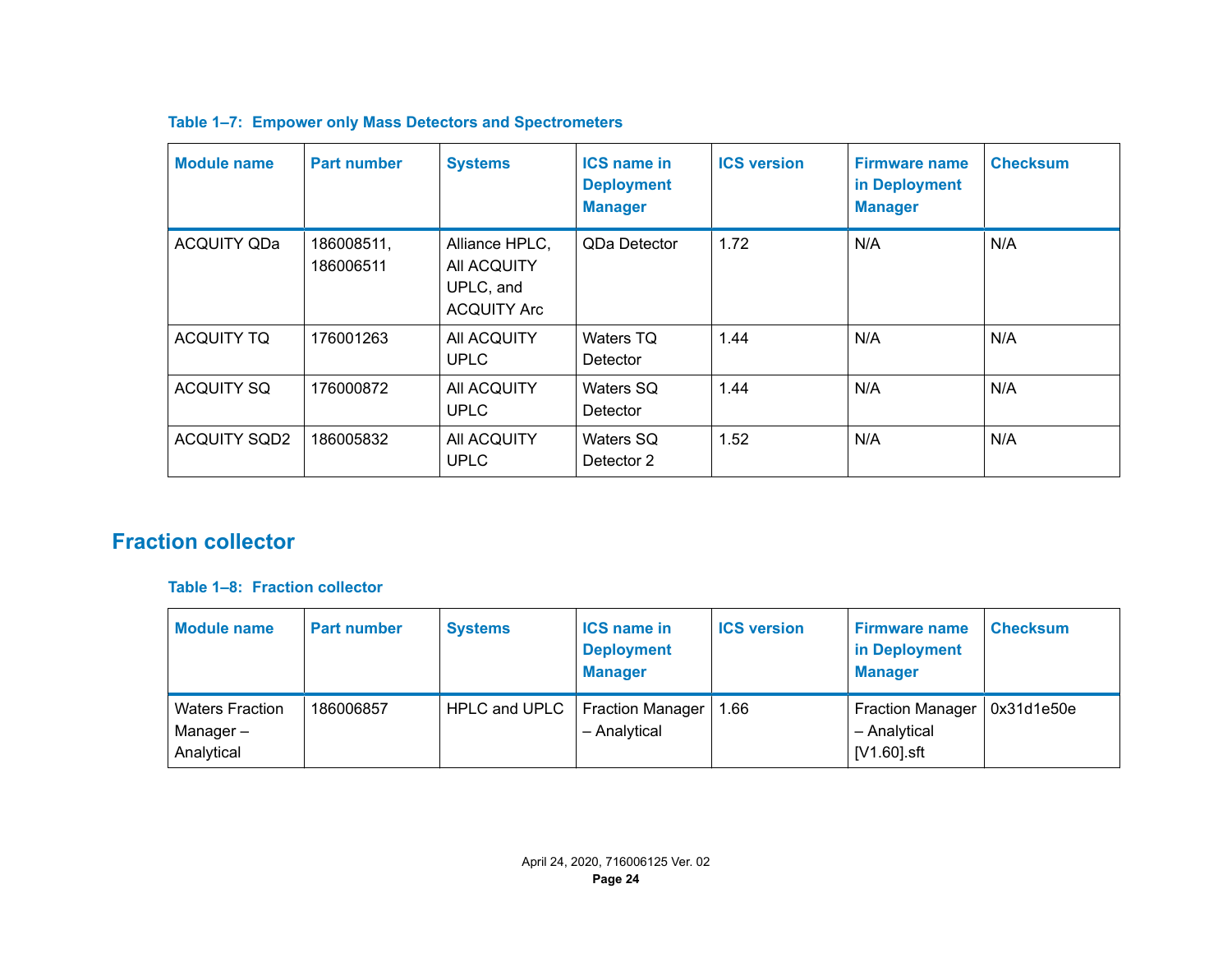# <span id="page-24-0"></span>**Accessories**

| <b>Module name</b>                         | <b>Systems</b>                                                                           | <b>ICS name in</b><br><b>Deployment Manager</b> | <b>ICS version</b> | <b>Checksum</b> |
|--------------------------------------------|------------------------------------------------------------------------------------------|-------------------------------------------------|--------------------|-----------------|
| <b>Local Console Controller</b>            | All ACQUITY UPLC                                                                         | <b>Local Console Controller</b>                 | 1.60               | N/A             |
| <b>Connections INSIGHT</b>                 | All Waters instrument<br>drivers fully support<br><b>Connections INSIGHT</b>             | <b>Connections INSIGHT</b>                      | 3.2.82.0           | N/A             |
| <b>Columns Calculator</b>                  | <b>HPLC and UPLC</b>                                                                     | <b>Columns Calculator</b>                       | 2.00               | N/A             |
| nanoACQUITY Switch<br>Utility <sup>a</sup> | <b>ACQUITY M-Class</b>                                                                   | N/A                                             | N/A                | N/A             |
| <b>Waters Pump Control</b><br>Software     | Waters ACQUITY solvent<br>managers, Waters 25X5<br><b>Quaternary Gradient</b><br>modules | <b>Waters Pump Control</b><br>Software          | 3.10               | N/A             |
| e-SAT/IN                                   | All ACQUITY UPLC                                                                         | Waters Empower e-<br><b>SAT/IN Software</b>     | 1.3                | N/A             |
| Deployment Manager                         | N/A                                                                                      | N/A                                             | 3.1.243.5          | N/A             |

a. For more information, refer to the *ACQUITY UPLC M-Class Driver Pack Installation and Configuration Guide*.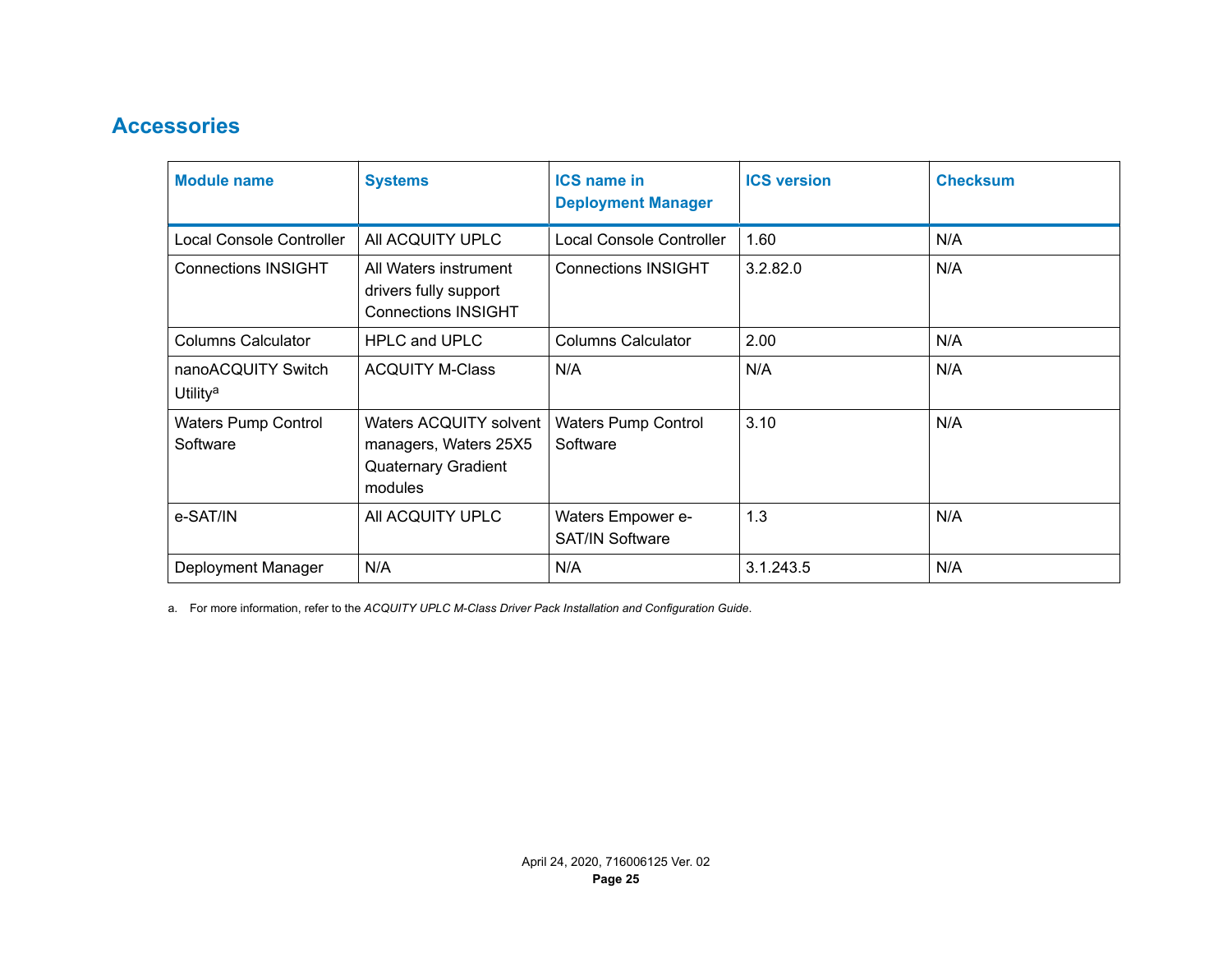# <span id="page-25-0"></span>**Fixed issues in this release (SCR and INS)**

This section lists the problems resolved in this release. The numbers identify issues that Waters personnel monitor in the legacy system change request tracking tool (marked with SCR) and in the new issue tracking tool (marked with INS-).

# **General**

#### **INS-3036 (SCR 35701)**

**Instrument or software component:** M-Class system

When an M-Class system has two µBSMs, the Console retains their configuration correctly.

**Fixed in:** DP 2019 R1

## **Column modules**

#### **INS-5**

#### **Instrument or software component:** CM-A

In the Console, the **Column Manager** > **Care and Use** page now includes a link to the Waters home page.

**Fixed in:** DP 2019 R1

### **Detectors**

#### **INS-817 (SCR 35536, 35447)**

#### **Instrument or software component:** PDA

When using SCIEX Analyst, the PDA operates as expected when running a method that collects a large amount of data.

**Fixed in:** DP 2019 R1

#### **INS-1153**

#### **Instrument or software component:** 2424 with an I-Class system

Previously, when multiple systems were running simultaneously and a 2424 detector encountered an error, the flow on all systems stopped. Now, if the 2424 detector encounters an error, the flow stops on the system with the 2424 detector, while the other systems continue to run.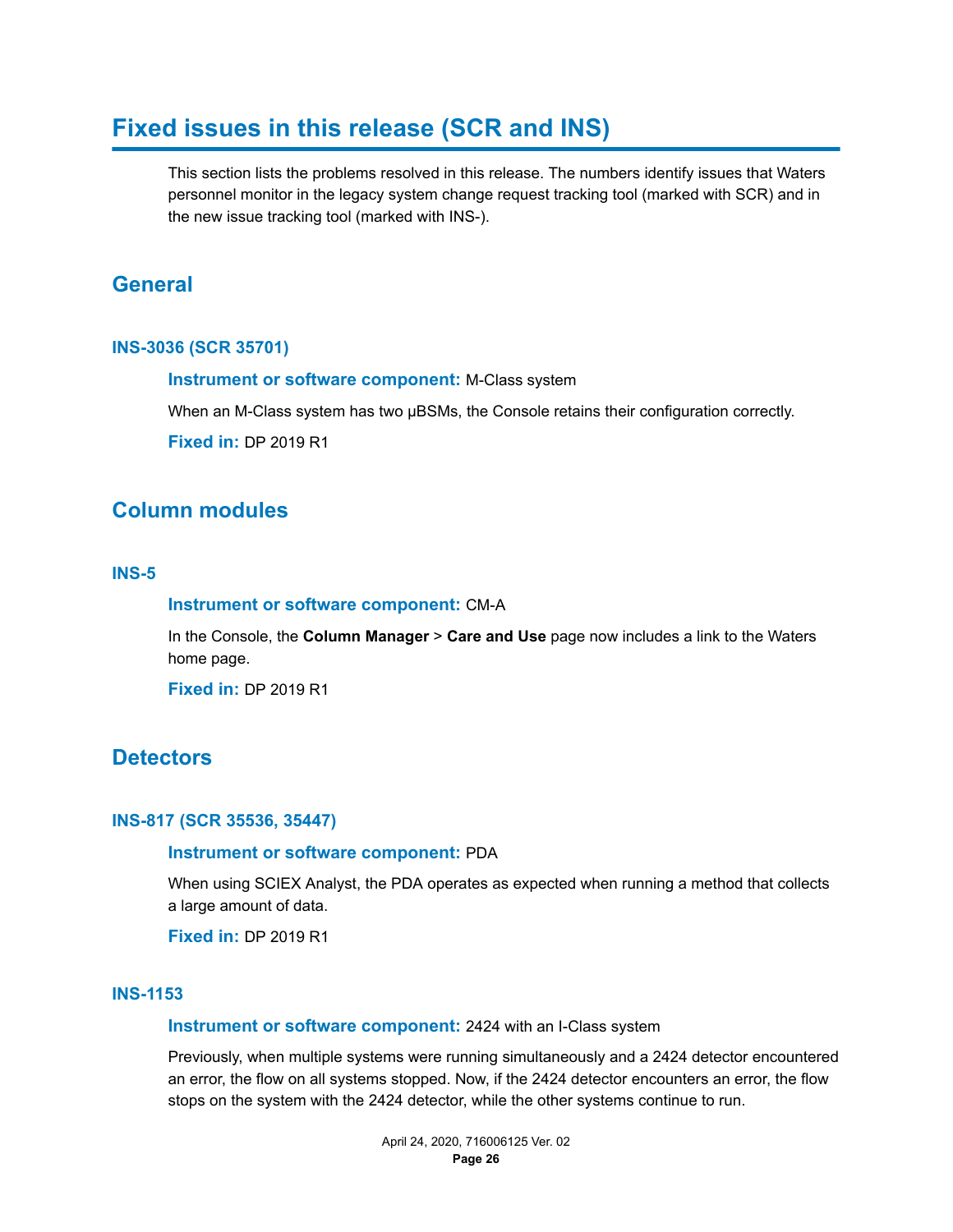#### **Fixed in:** DP 2019 R1

#### **INS-2946**

#### **Instrument or software component:** QDa

The masses used by the Check Calibration feature were updated to provide a more equal mass scale distribution of the QDa mass range.

**Fixed in:** DP 2019 R1

#### **INS-2947**

#### **Instrument or software component:** QDa

Previously, the Calibration check routine completed successfully when two consecutive peaks were missed. The routine now fails when two consecutive peaks are missing.

**Fixed in:** DP 2019 R1

#### **INS-2986 (SCR 35090)**

#### **Instrument or software component:** QDa

Previously, in the Chinese, Japanese, and Korean versions of the Instrument Method Editor, the mass range default values were always the same. The mass range values are now the last values you set.

**Fixed in:** DP 2019 R1

#### **INS-2988 (SCR 35605)**

#### **Instrument or software component:** QDa

Previously, when your instrument system included a QDa detector and you clicked **Abort Now!** while acquiring a new sample set or single injection, the instrument system would remain in a setting up state indefinitely. Now, the **Abort Now!** function completes correctly.

**Fixed in:** DP 2019 R1

#### **INS-4616 (SCR 34369)**

#### **Instrument or software component:** 2414 RI

Previously, on systems running MassLynx, when the detector lamp was powered-on, the **Ready** button was red and the tooltip stated that the lamp was off. Now, when the detector lamp is powered-on, the **Ready** button is green and the tooltip states that the lamp is on.

**Fixed in:** DP 2019 R1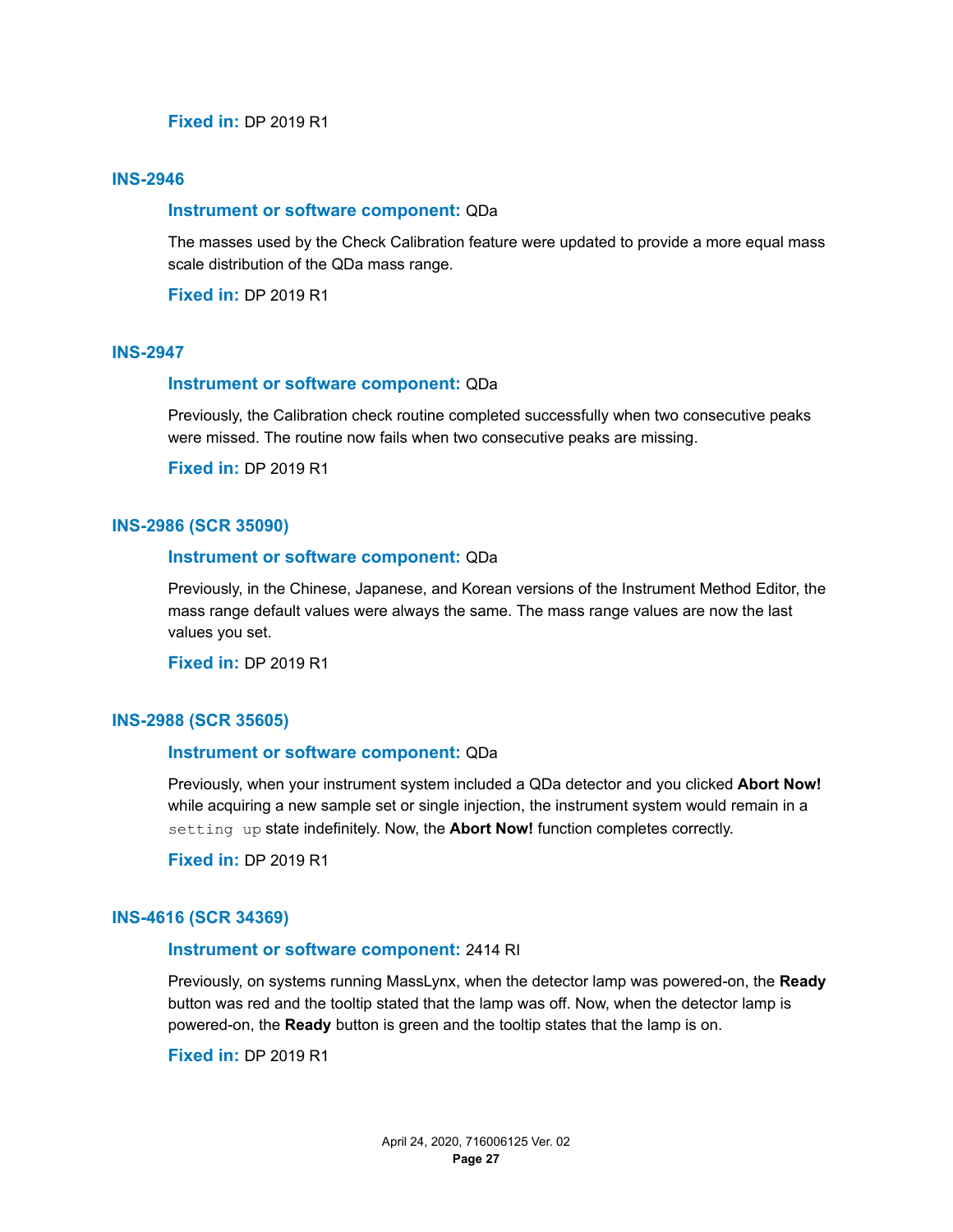#### <span id="page-27-0"></span>**35085, 35341**

#### **Instrument or software component:** SQD2

This release supports the Windows 10 operating system.

**Fixed in:** SQD2 ICS 1.52

#### **35271**

#### **Instrument or software component:** SQD2

The software opens successfully when the Tune method name exceeds 21 characters.

**Fixed:** SQD2 ICS 1.52

#### **35273**

#### **Instrument or software component:** SQD2

When the Acquisition client begins buffering mode, the user-defined tune settings are active and listed in the post run report.

**Fixed in:** SQD2 ICS 1.52

## **Sample managers**

#### **INS-149, INS-421 (SCR 35006, 35370)**

#### **Instrument or software component:** SM-FTN

Using the Auto Addition feature, when you add samples from sample plates of different types, the injections complete successfully.

**Fixed in:** DP 2019 R1

#### **INS-494 (SCR 30953)**

#### **Instrument or software component:** SM

The Air Sensor LED image no longer appears on the Sample Manager Interactive Display page.

**Fixed in:** DP 2019 R1

#### **INS-1794**

#### **Instrument or software component:** SM-FTN

You can now set the extended loop size using the Replace Components wizard.

**Fixed in:** DP 2019 R1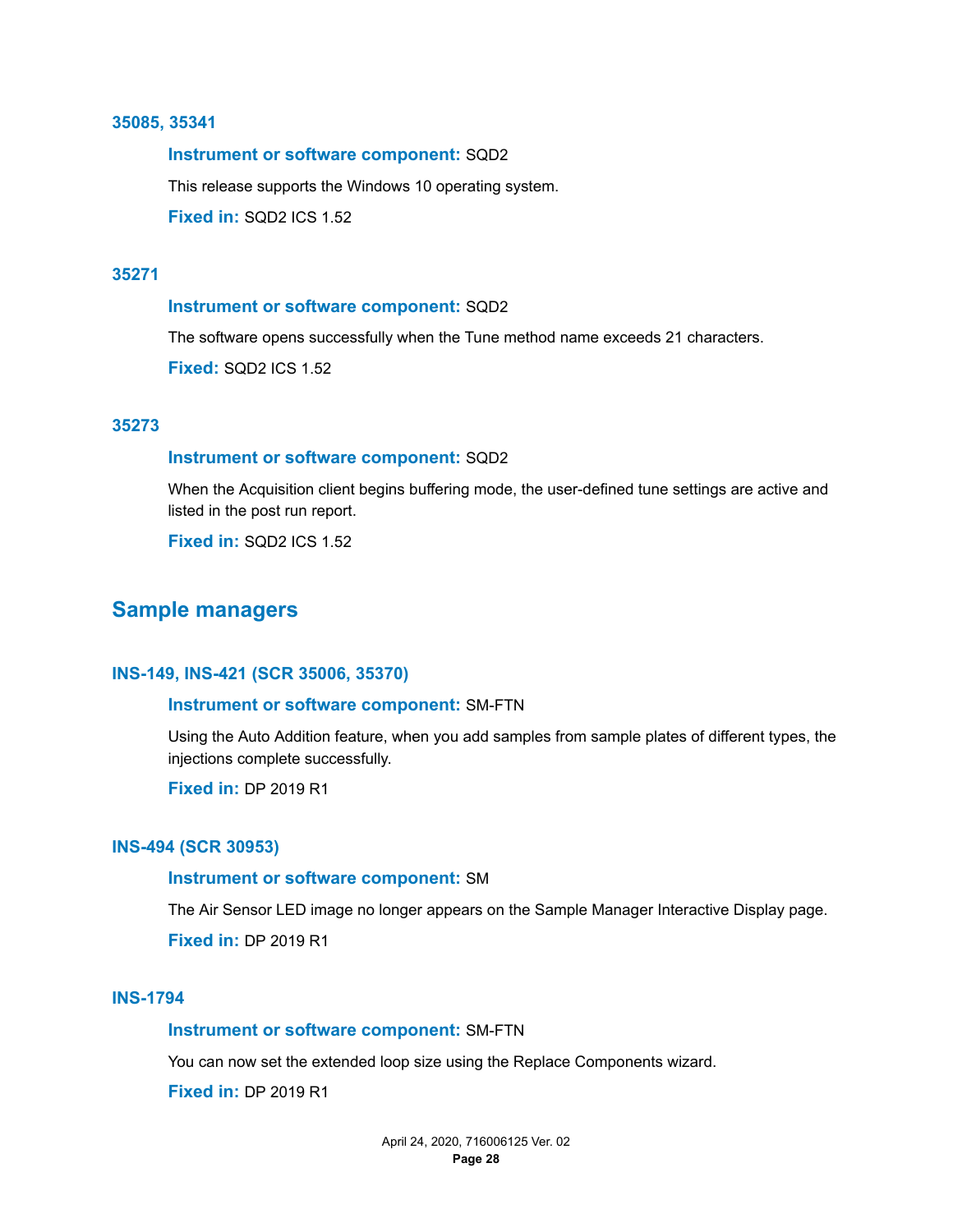#### <span id="page-28-0"></span>**INS-2272 (SCR 35388)**

#### **Instrument or software component:** SM-FTN

When you print an Empower instrument method, the Loop Offline parameter lists the correct setting.

**Fixed in:** DP 2019 R1

#### **INS-2282**

#### **Instrument or software component:** SM-FL

In the Console, the Park needle feature is now "Park needle and injection valve" as the feature moves both the need and injection valve to their default positions.

**Fixed in:** DP 2019 R1

### **Solvent managers**

#### **INS-1440**

#### **Instrument or software component:** QSM, QSM-R

The Close button on the degasser health check diagnostic window is unavailable while the health check is running. To interrupt the health check, click **Stop**, and then click **Close**. The Close button is available after the health check completes.

**Fixed in:** DP 2019 R1

#### **INS-1827**

#### **Instrument or software component:** BSM

The method editor now calculates the high-pressure limit correctly.

**Fixed in:** DP 2019 R1

#### **INS-2344**

#### **Instrument or software component:** BSM

In the Chinese and Japanese language versions of the interactive display, changing the solvent select valve causes the solvent selection dialog to stop responding. This issue is resolved.

**Fixed in:** DP 2019 R1

#### **INS-2863, INS-2866**

#### **Instrument or software component:** QSM, BSM

April 24, 2020, 716006125 Ver. 02 **Page 29**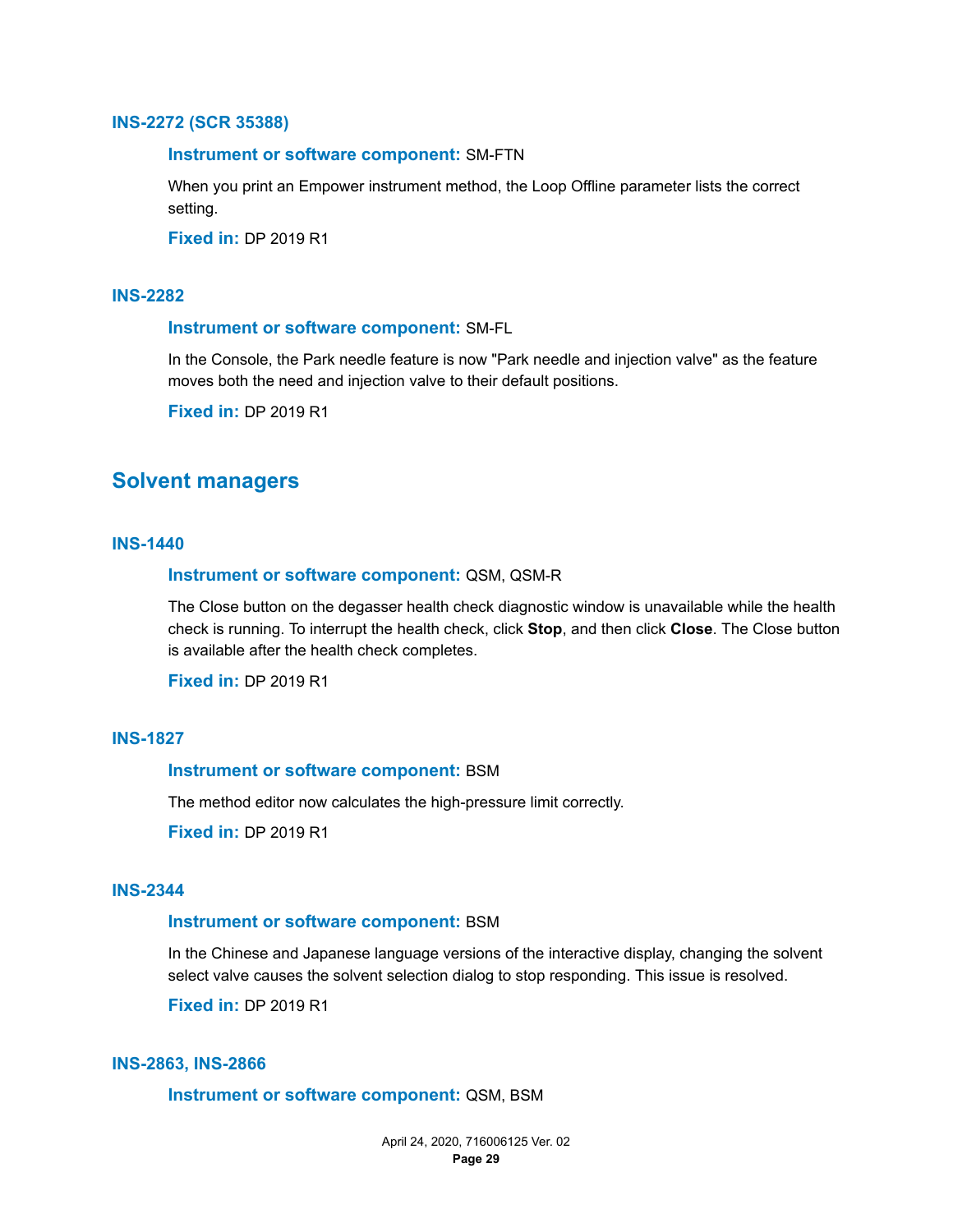<span id="page-29-0"></span>Previously, when running a Degasser Health Check, the Console page displayed the status as priming, after priming completed. The Console now displays the status correctly.

**Fixed in:** DP 2019 R1

#### **INS-2874, INS-2875**

#### **Instrument or software component:** BSM and QSM

When a degasser health check fails with a pressure not met alarm condition while in the running state, and you inspect the log, the reason field is either blank or it lists a code value. Now, the log defines the reason for failure correctly.

**Fixed in:** DP 2019 R1

#### **INS-2926, INS-2927**

#### **Instrument or software component:** BSM, QSM

Previously, you could close the health check diagnostic window while running a health check. The Close button on the degasser health check diagnostic window is now unavailable while the health check is running. To interrupt the health check, click **Stop**, and then click **Close**. The Close button is available after the health check completes.

**Fixed in:** DP 2019 R1

#### **INS-4041**

#### **Instrument or software component:** BSM

When using a BSM client running version 1.71 (DP 2018 R1) connected to a LAC/E module running 1.70 (DP 2017 R2), you can now set the flow rate through the Control Panel or Console.

**Fixed in:** DP 2019 R1

#### **INS-6142**

#### **Instrument or software component:** QSM, QSM-R

Previously, when a system had two QSM-R modules, the control panel displayed the same values for both modules, representing the condition of only one QSM-R module. Now, the control panel displays the values for each QSM-R module.

**Fixed in:** DP 2019 R1

# **Known issues in this release**

For a comprehensive list of all known issues since Driver Pack 4, see *Waters Driver Pack Known and Fixed Issues* (715005660).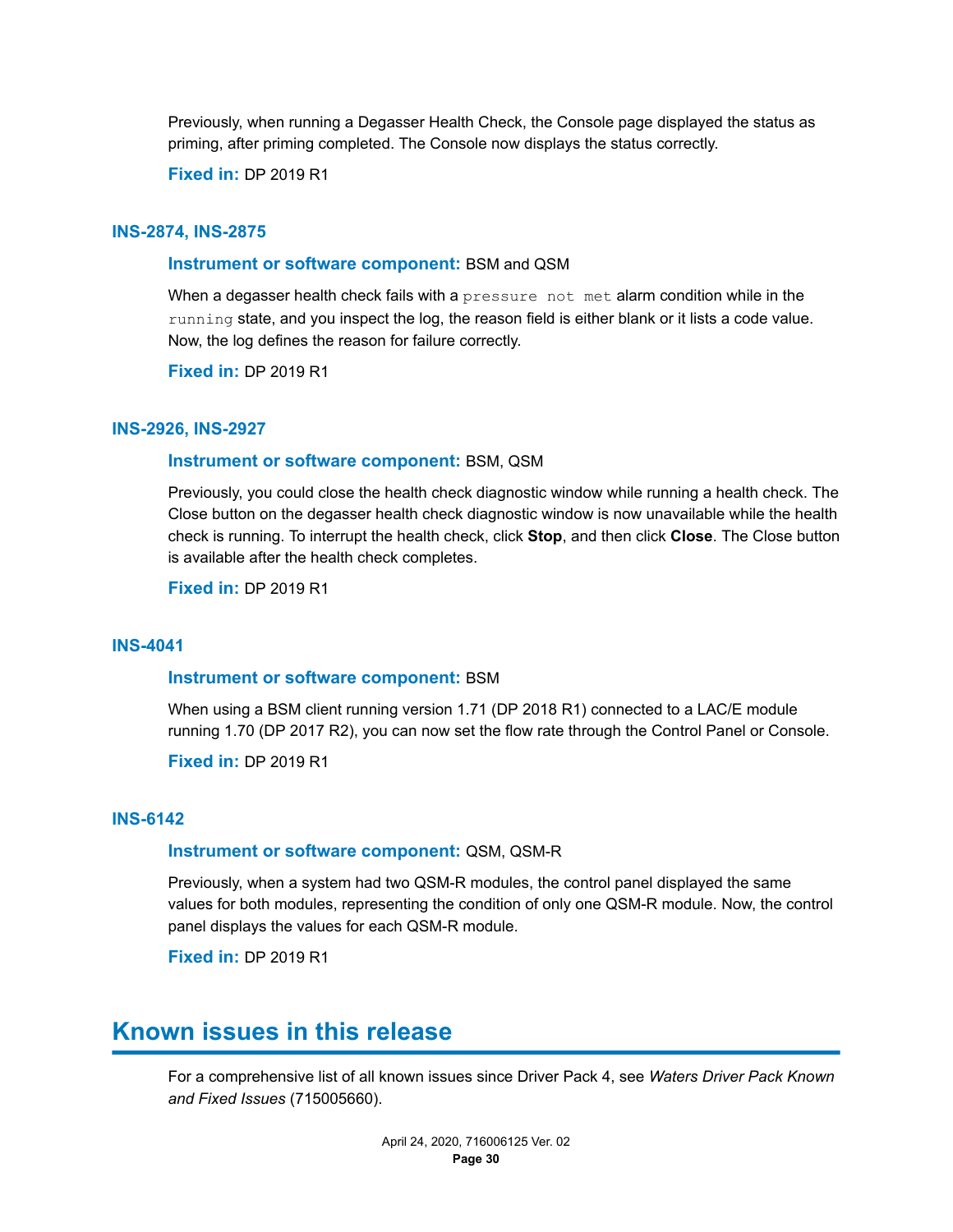# <span id="page-30-0"></span>**Opening Help in Windows 10**

Some Windows Updates prevent the correct Help topic from appearing when you open Help from the Console and instrument control panels. A message stating that the page cannot be displayed appears. The most recent Windows Updates correct the issue.

If a subsequent Windows Update prevents the correct Help topic from appearing, you can search for topics by opening the Help window, and then use the **Search** tab in the left-hand pane.

# **Installation**

#### **INS-4833**

#### **Instrument or software component:** Installer

On a computer running the Windows 10 operating system, a push install fails with an Access denied message.

**Reported in:** DP 2019 R1

**Solution:** Contact Waters Technical Service.

#### **INS-4895, INS-4897, INS-4898, INS-4899, INS-4901**

#### **Instrument or software component:** Installer

When you uninstall DP 2019 R1, some instrument drivers are not removed completely.

**Reported in:** DP 2019 R1

**Solution:** Re-install DP 2019 R1, and then uninstall the driver pack again.

#### **INS-5142**

#### **Instrument or software component:** Installer

On a system running Windows 7 and MassLynx 4.2 SCN 962 with Driver Pack 4 Service Release 1, when you upgrade to DP 2019 Release 1, some instrument drivers are not installed correctly.

**Reported in:** DP 2019 R1

**Solution:** Restart the computer, and then re-install DP 2019 Release 1.

#### **INS-5169**

**Instrument or software component:** Installer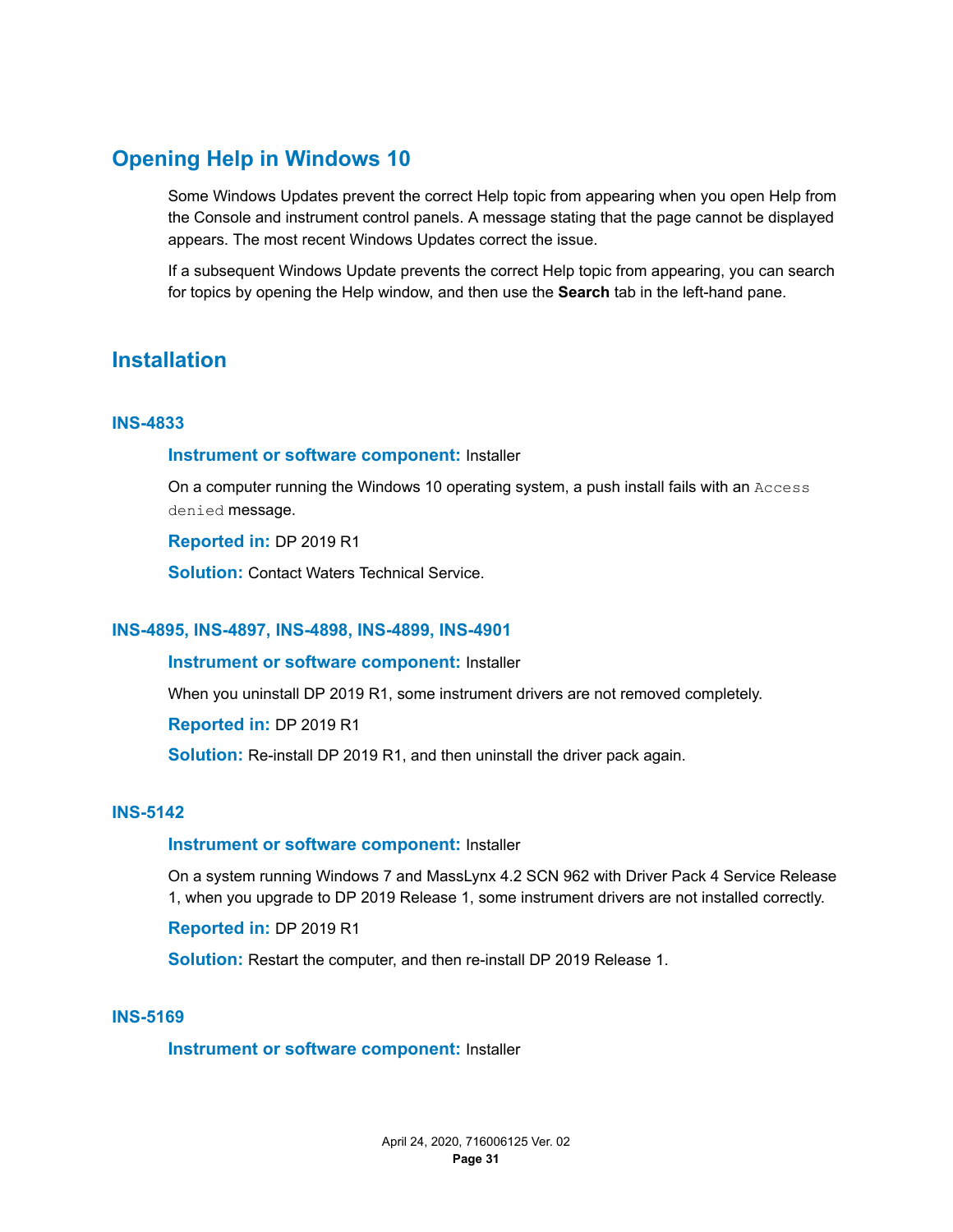<span id="page-31-0"></span>After upgrading the driver pack of a system installed with MassLynx, Driver Pack 4 Service Release 1 and configured with a TUV detector, the TUV detector server fails when AutoLoader opens.

#### **Reported in:** DP 2019 R1

**Solution:** Restart the computer, and then manually open **AutoLoader**.

### **General**

#### **INS-5118, INS-6345**

#### **Instrument or software component:** Online Help

Some Windows Updates prevent the correct Help topic from being displayed. A message stating that the page cannot be displayed appears when you open the Help from the Console and instrument control panels. The most recent Windows Updates correct the issue.

#### **Reported in:** DP 2019 R1

**Solution:** In the Help window, search for topics using the **Search** tab in the left-hand pane.

#### **INS-5200 (PCS 56598)**

#### **Instrument or software component:** Multiple instruments, Empower software only

For any Alliance system, when you create and save an instrument method, and then open a new instrument method without closing the instrument method window, the detector parameters are not updated to reflect the settings in the recently opened method.

#### **Reported in:** DP 2019 R1

#### **Solutions:**

- Ensure that the Alliance module is the last instrument added when configuring the system, and that it appears as the last tab in the instrument window.
- Close the Instrument Method window, and then open the second instrument method.

#### **INS-1571, INS-1572, INS-1573, INS-1574, INS-1575, INS-7285 (SCR 34378)**

**Instrument or software component:** ACQUITY Convergence Manager, ACQUITY UPC2 Binary Solvent Manager, eSAT/IN, Waters Pump Control, 2414 RI detector, Fraction Manager

The IQ Report records an error when you install any of the instruments listed above.

**Reported in:** DP 2016 R1, DP 2019 R1

**Solution:** None.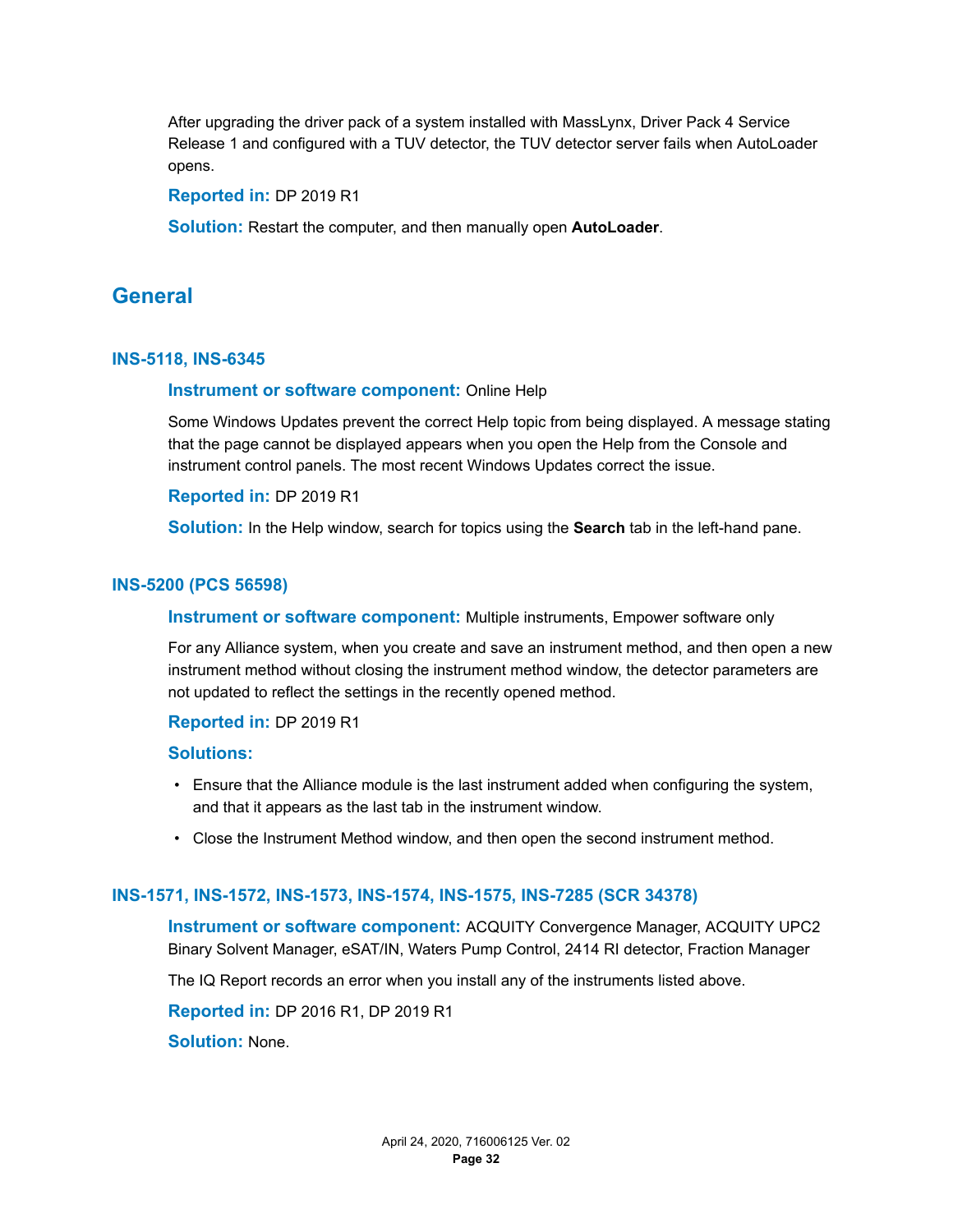### <span id="page-32-0"></span>**Detectors**

#### **INS-2976 (SCR 34033)**

#### **Instrument or software component:** QDa

When the detector is operating in a WAN environment, some logs are not displayed in the Console. User log entries are displayed.

**Reported in:** DP 2019 R1

**Solution:** None.

#### **INS-2977 (SCR 34859)**

#### **Instrument or software component:** QDa

During acquisition, opening the detector door causes an error message to appear in the Empower Message Center. If you open the detector door more than once, subsequent messages do not appear in the Message Center.

**Reported in:** DP 2019 R1

**Solution:** None.

#### **INS-4846 (SCR 34173)**

#### **Instrument or software component:** QDa

The calibration routine completes successfully even when two consecutive reference peaks are missing.

**Reported in:** DP 2019 R1

**Solution:** Review the calibration results in the console log and contact Waters Technical Service if multiple peaks are missing in the calibration report.

#### **INS-7157**

#### **Instrument or software component:** ACQUITY ELS

During data acquisition, the detector stops acquiring data after one minute. The sample set completes, but each injection contains only one minute of data.

**Reported in:** DP 2019 R1

**Solution:** None.

#### **35519**

#### **Instrument or software component:** SQD2

April 24, 2020, 716006125 Ver. 02 **Page 33**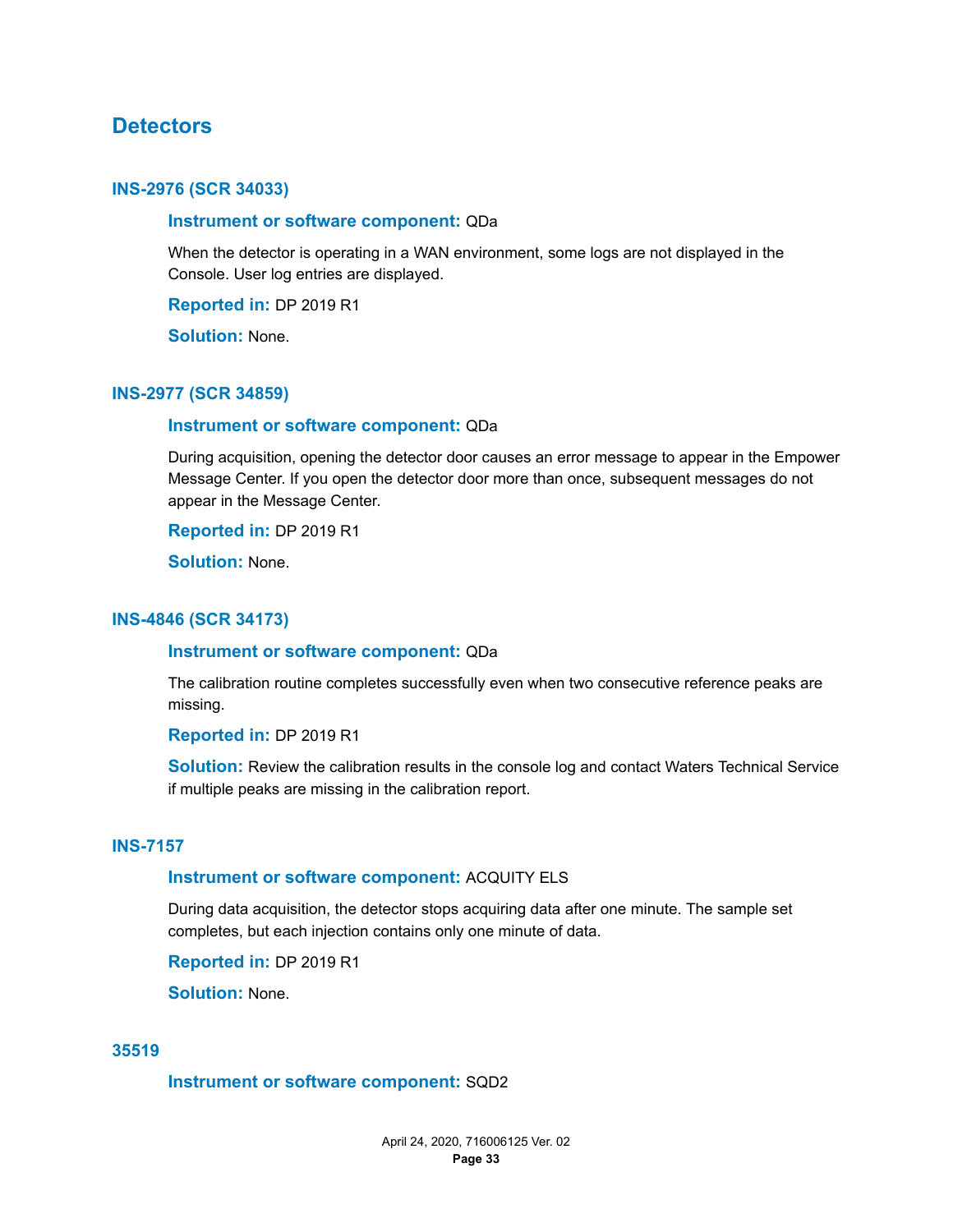On the **System Startup** > **Equilibrate to Method** > **Other** tab, when **Lamp On** is enabled, the system remains in standby mode with the gas flow off.

#### **Reported in:** SQD2 ICS 1.52

**Solution:** Manually turn on the API gas, and then set the SQD2 detector into Operate mode, either before or after you run the system startup.

#### **35689**

#### **Instrument or software component:** SQD2

On an Empower base installation, when you install ICS 1.52, an error message appears stating that the installation program cannot unregister the type library.

**Reported in:** SQD2 ICS 1.52

**Solution:** To continue the installation, click **OK**.

#### **35713**

#### **Instrument or software component:** SQD2

You can change the Analysis Type while IntelliStart is running resolution and calibration. Changing the analysis type during resolution and calibration can cause inaccurate resolution and calibration results.

**Reported in:** SQD2 ICS 1.52

**Solution:** Do not change the Analysis Type while IntelliStart is running. If you do change the Analysis Type, rerun IntelliStart.

#### **35716**

#### **Instrument or software component:** SQD2

When using the ASAP mode on the SQD2, IntelliStart can present the Probe temperature failed to settle error during data acquisition. This error aborts data acquisition and puts the SQD2 into an error state.

#### **Reported in:** SQD2 ICS 1.52

**Solution:** When using the ASAP mode, disable the **Probe temperature settling failure** health check in the IntelliStart Configuration settings within the System Console.

To disable the **Probe temperature settling failure** health check:

- 1. Open the System Console, and then in the left pane, click **Waters SQ Detector 2**.
- 2. Click **Configure IntelliStart Configuration** from the **Configure** menu.
- 3. Clear the **Probe temperature settling failure** check box, and then click **OK**.

**Note:** If you use the system with a probe other than the ASAP probe, re-enable the health check.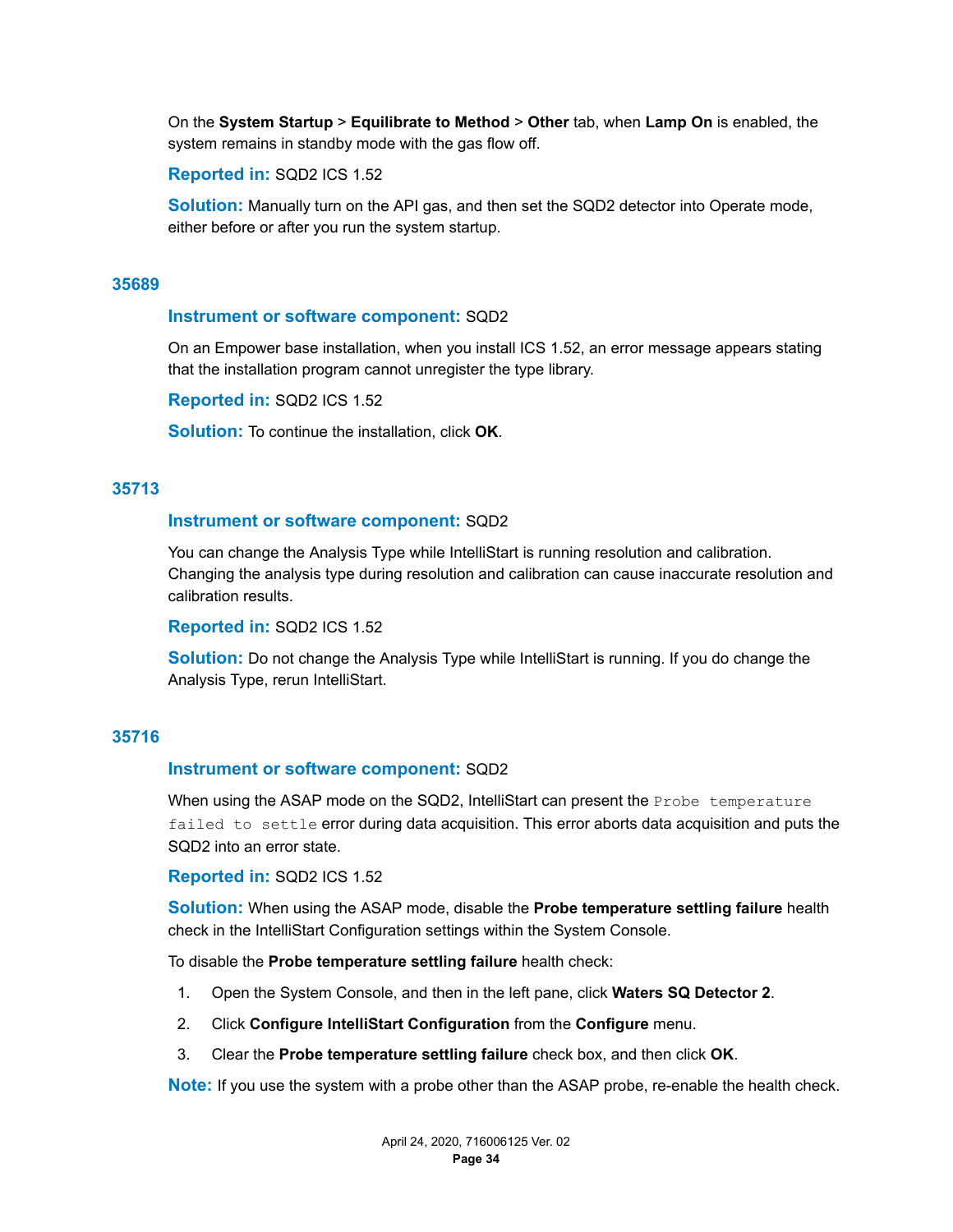#### <span id="page-34-0"></span>**35720**

#### **Instrument or software component:** SQD2

On a computer running the Windows 10 operating system, the SQD2 detector stops working after the operating system updates to version 1803.

#### **Reported in:** SQD2 ICS 1.52

**Solution:** Remove and reinstall all instrument drivers, installing SQD2 version 1.52 last.

**Recommendation:** When you configure a new computer, install all Windows updates before installing any instrument drivers.

### **Sample managers**

#### **INS-2535**

#### **Instrument or software component:** SM-FTN

When using an SM-FTN and a switch box configured with a CH-A and CHC, the software does not inform you when you select the CHC while the unit is disconnected or powered-off. An alarm appears when you attempt to set a temperature or run samples.

#### **Reported in:** DP 2019 R1

**Solution:** Confirm the connection and verify that the power switch on the right side of the CHC is in the on position.

#### **INS-10026**

#### **Instrument or software component:** SM-FTN

When you view an instrument method that includes an H-Class or I-Class FTN module, the following parameter values on the **General** tab display the default values rather than the values stored in the saved instrument method:

- Column temperature and sample temperature alarm bands
- Loop offline
- Load ahead
- Active preheater
- Comments

When acquiring data, the software uses the values stored in the saved method.

#### **Reported in:** DP 2019 R1

**Solution:** When viewing the instrument method without making changes, the Save dialog box appears when you close the instrument method from the **General** tab only. Select **No** in the Save dialog box to retain the correct parameter values for the fields listed above.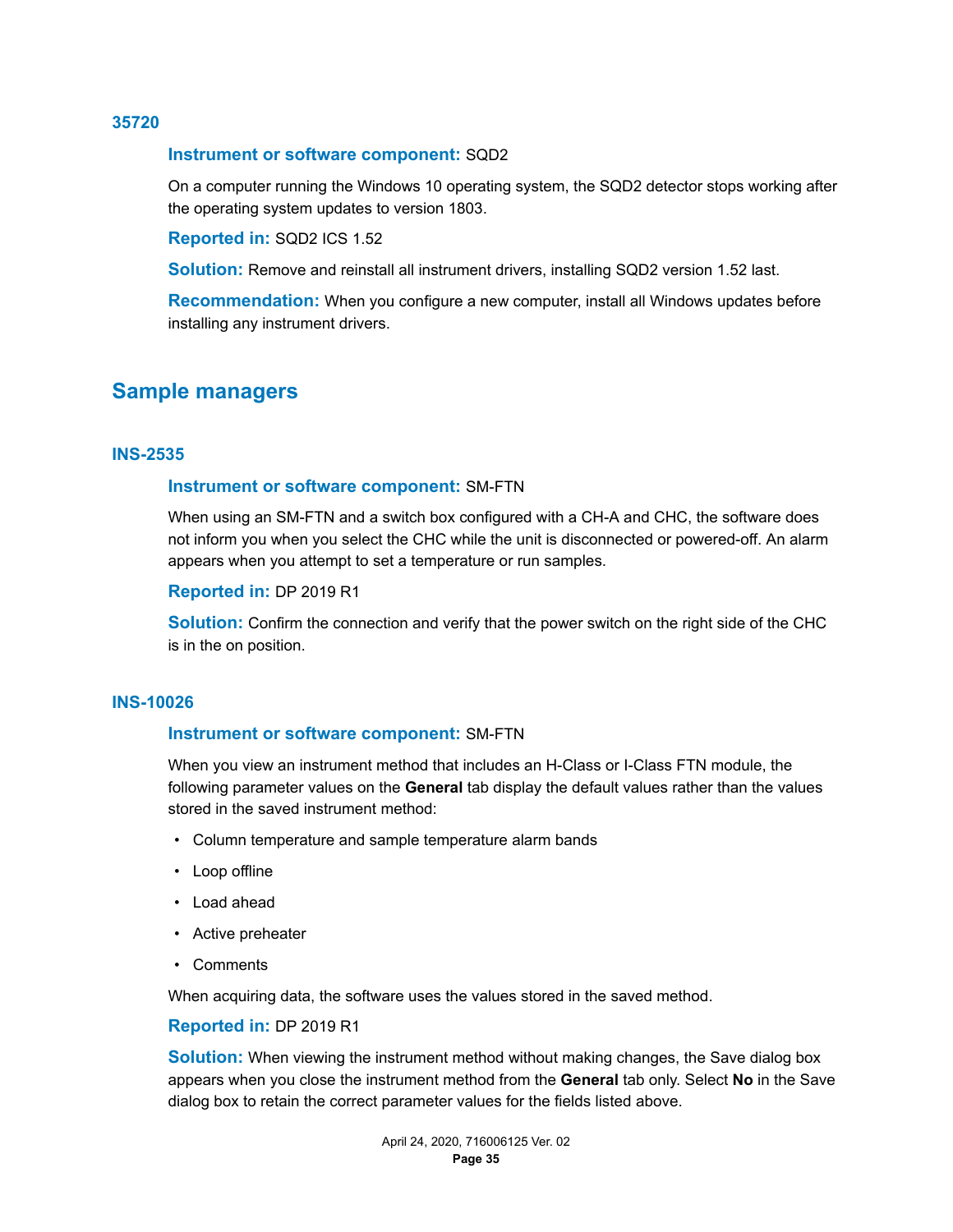<span id="page-35-0"></span>When you save the instrument method from the **General** tab, ensure that the parameter values listed above are correct. Follow these guidelines:

- To have a record of the stored parameter values listed above, add the instrument method to a report that you can view or print.
- Ensure that the parameter values listed above are correct, based on the report. Make the desired modifications, and then save the method.
- To avoid the defect, you can uninstall Driver Pack 2019 Release 1 and install Driver Pack 2019 Release 2. This defect is fixed in DP 2019 R2.

## **Solvent managers**

#### **INS-61 (SCR 34860)**

#### **Instrument or software component:** ISM

For systems that include both an ISM and SM-FTN, when you click **Stop Flow** while system startup is running, the ISM continues to run.

#### **Reported in:** DP 2019 R1

**Solution:** Confirm that all other modules in the system have stopped, and then click **Stop Flow** again to stop the ISM.

#### **INS-2899**

#### **Instrument or software component:** QSM

When an error occurs during the degasser health check, the Console page displays the error description briefly, but then the description changes to Error.

**Reported in:** DP 2019 R1

**Solution:** View the log for a description of the alarm.

# **Anti-virus considerations**

Some real-time virus scanners mistake normal data acquisition and instrument control for virus activity, and thus interfere with proper operations. Full-system scans and live updates can be network-intensive, disk-intensive, and CPU-intensive, and they can also interfere with normal data acquisition. Schedule scans and updates for idle times when data acquisition does not occur.

Certain anti-virus program features like "intrusion prevention" and "tamper protection" can also interfere with normal operation. Disable them as well.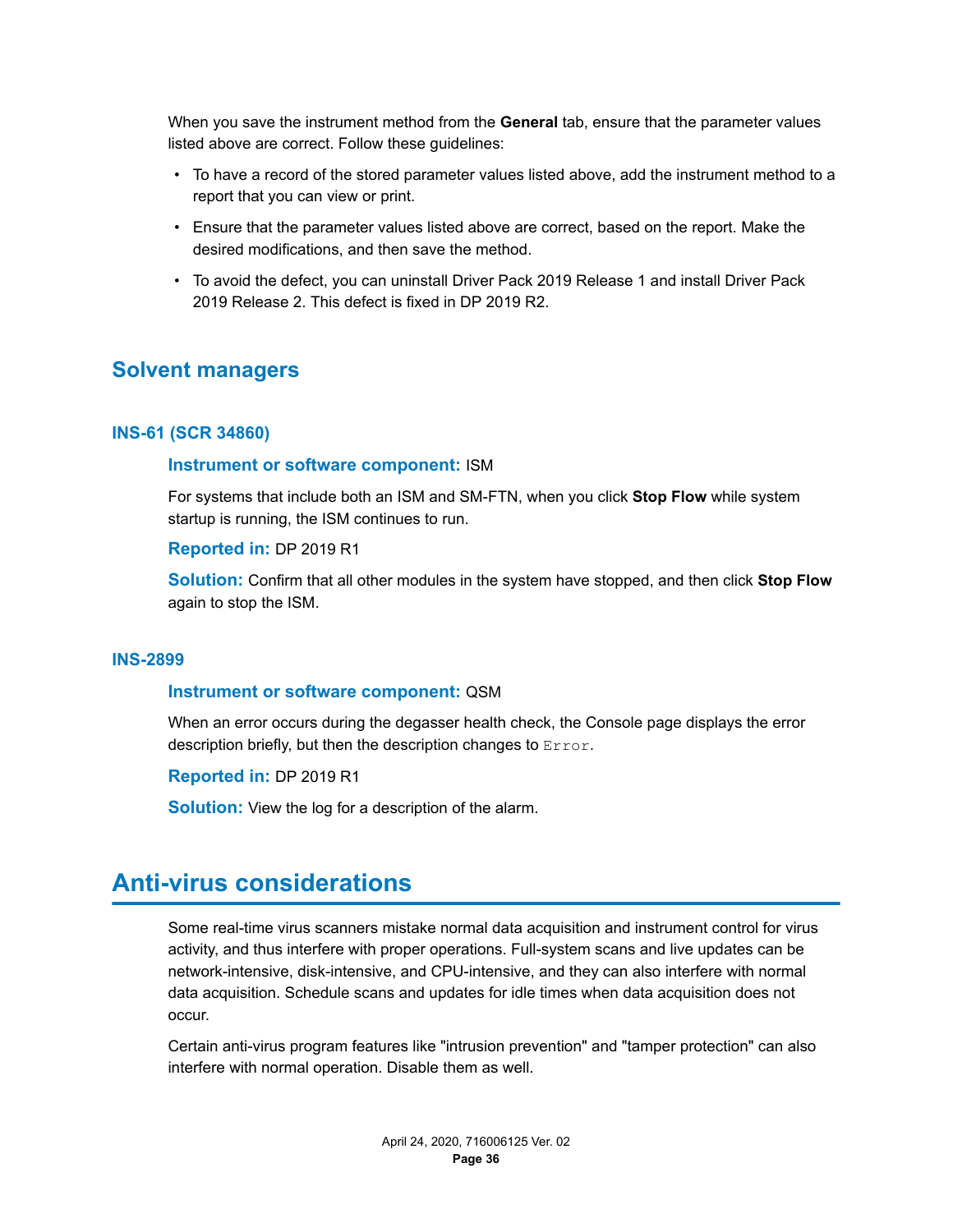# <span id="page-36-0"></span>**Empower installations**

For Empower software installations, exclude the Empower installation folder (usually C: \Empower) and its sub-folders.

# **MassLynx installations**

For MassLynx installations, exclude these folders:

- For 64-bit computers: C: \Program Files (x86) \Waters Instruments, and its subfolders.
- The MassLynx installation folder, usually  $C:\MassLynx$ , and its sub-folders.

# **Stand-alone installations**

For stand-alone console software installations, exclude these folders:

- For 64-bit computers: C:\Program Files (x86)\Waters Instruments, and its subfolders.
- For 32-bit computers: C:\Program Files\Waters Instruments, and its sub-folders.

# **Compliance recommendations**

Any time you install, change, or uninstall software or system modules in a regulated environment, Waters recommends that you follow your organization's approved standard operating procedures.

A risk-based review may assist you in a regulated environment to evaluate changes detailed in the release notes. Using company SOPs, determine if any documentation updates and requalification of the system modules, chromatographic system, or chromatographic data system (CDS) are required.

# **Instrument update classification (minor update)**

Waters considers this update to be a minor change from previous versions. This update is designed to not alter the physical specifications of instruments or systems. Waters expects that methods run and data generated on instruments before and after the update will be consistent. As with any change, you should evaluate the impact of this update to your instruments or systems.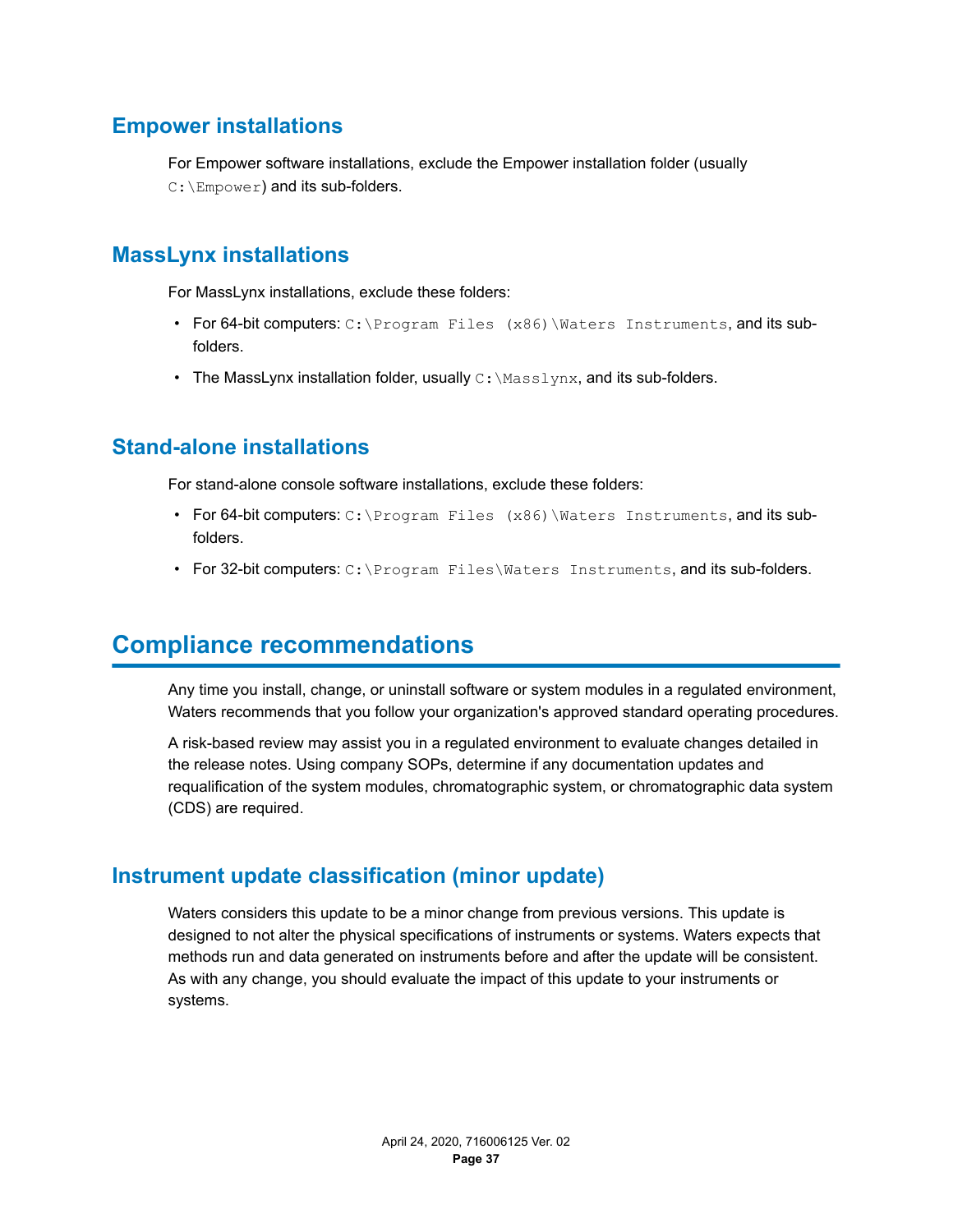# <span id="page-37-0"></span>**Software requalification options**

Consider using the requalification options outlined below to verify software installation and correct operation:

- To confirm that the new files loaded properly, consider performing a software installation qualification.
- To confirm the operation of the newly loaded software, consider performing an operational qualification (user or vendor) for the updated software installation.
- To determine if additional testing is required, consider evaluating the changes in the software release, to assess the risk associated with the installation. Depending on the risk, it may be appropriate to perform existing, updated, or new software tests. These tests may be known as performance qualification tests, user acceptance tests, verification tests, or validation tests.

To assist you, if required, Waters provides various levels of Qualification (or Compliance) Services and validation consultancy through our Professional Services organization.

When multiple, identical systems are involved, consider a risk-based approach to qualification activities.

# **Instrument requalification options after software or firmware change**

Consider using the requalification options outlined below to verify hardware installation and correct instrument operation:

- To confirm that the firmware files on the system modules were installed correctly, compare the checksum values in the product release notes to the checksum values displayed in the console.
- To confirm instrument system operation with any newly loaded software, driver, or firmware, consider performing an operational qualification for the updated instrument system.
- To confirm performance, control, and communications of the instrument system, consider conducting a performance qualification (user or vendor) or system suitability test.

# **Requalification with Waters' Total Assurance Plans**

The Waters' Total Assurance Plan (TAP) with System Qualification Option covers upgrades and requalification of the instrument driver, software, firmware, or hardware in these cases:

- During yearly requalification, as provided in the plan.
- If installing this release is required for operation of a new module or system, where qualification of the new module or system is covered by the plan.

Requalification of the CDS software and computers after a driver upgrade may or may not be included in your TAP.